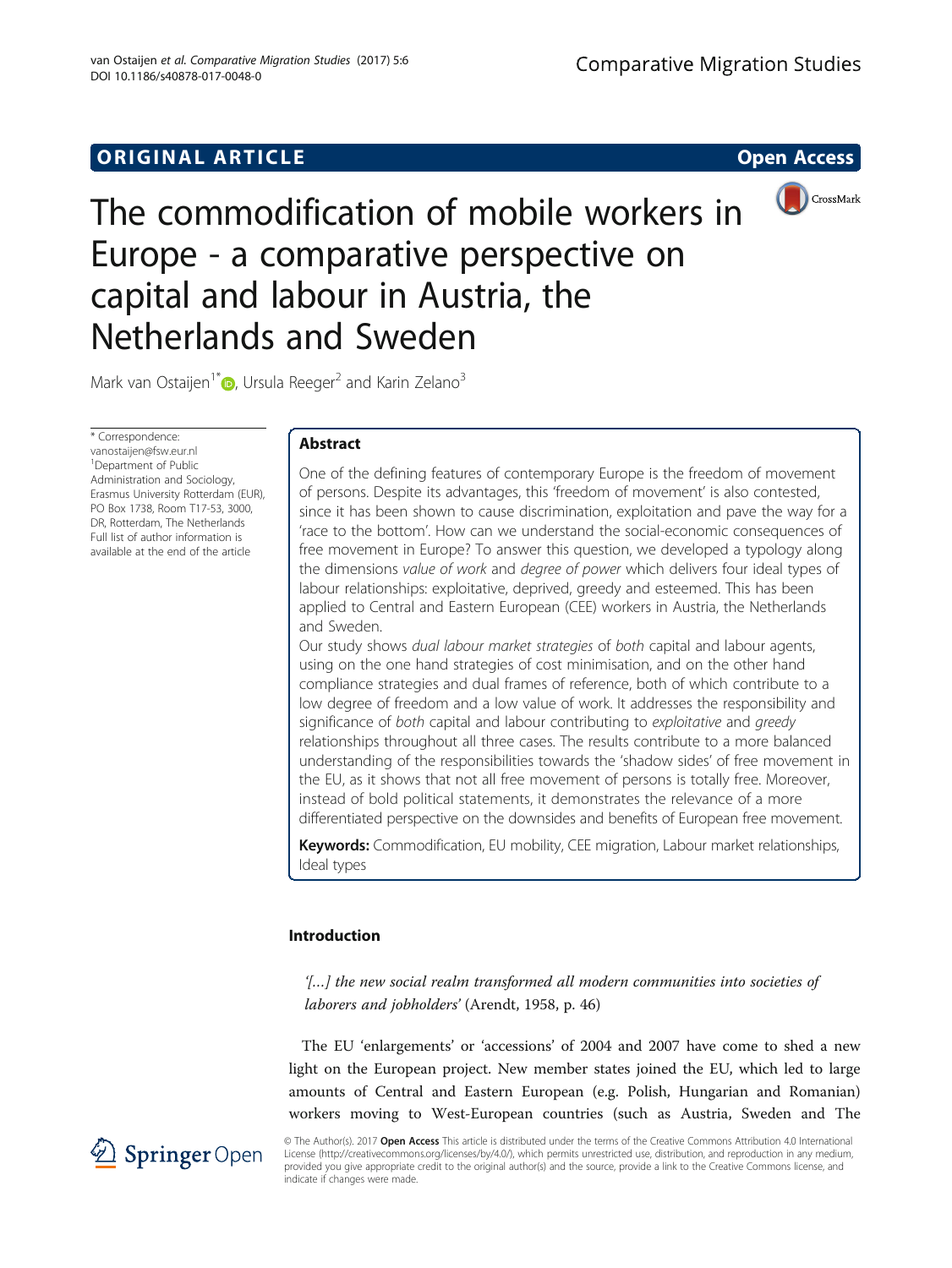Netherlands). Since CEE migrants have become one of the most significant categories of mobile EU citizens to arrive in the 'old' European member states, we primarily focus on 'CEE' (Central and Eastern European) mobile workers or 'migrants' in our analysis. Soon after the enlargements, European mobility rose to the top of the political and media agenda in France, Italy and Britain (Favell & Nebe, [2009\)](#page-19-0). Academics have also shown the danger of discrimination and exclusion of EU labour within 'a regime of exploitable and controllable labour' (McDowell, Batnitzky, & Dyer, [2009;](#page-20-0) McKenzie & Forde, [2009](#page-20-0); Skrivankova, [2010](#page-20-0); Fox, Morşoanu, & Szilassy, [2014;](#page-19-0) McGauran, de Haan, Scheele, & Winsemius, [2016](#page-20-0); Glick-Schiller, [2009,](#page-20-0) p. 124).

While these studies deliver rewarding empirical micro-level insights about the consequences of free movement, theoretical meso- or macro-level dynamics between employers and employees remains a somewhat underdeveloped topic. Or, as stated by Fudge and Strauss [\(2014\)](#page-20-0), p. 3: "While these processes […] have been explored individually, there has been relatively little work to date that has attempted to explore the linkages between them". This is surprising because – with the free movement of people as one of the key instruments to optimise the European 'Single Market' – it is important to understand the market relationships between employers and employees. To do so, we focus on this relationship in three member-states with a comparable and significant inflow of EU mobile citizens, yet with different institutional settings and varying transitory regimes: the Netherlands, Sweden and Austria. The main research question is: 'What is the character of socio-economic relationships between capital and labour agents concerning the free movement of people in Austria, the Netherlands and Sweden?' To answer this, we use data from a multiple stakeholder analysis (online surveys, interviews and focus groups) with respondents in the three countries.

The first part of this article includes a theoretical conceptualization of the relationship between capital and labour, resulting in a typology of *ideal-typical* relationships according to two dimensions: the *degree of power* and *the value of work*. The second part of the article presents the empirical findings and analyses. The final part reflects on the findings and relate to the debate considering the downsides and benefits of free movement of persons in Europe.

### The commodification of European mobile work

In contemporary studies, the vast body of literature on 'renewed' European East-west migration has often focused on analysing stocks and flows, on migration patterns, contributions to labour migration and integration (Guild & Mantu, [2011;](#page-20-0) Gabriel & Pellerin, [2008;](#page-20-0) Menz & Caviedes, [2010](#page-20-0); Engbersen, Leerkes, Grabowska-Lusinska, Snel, & Burgers, [2013\)](#page-19-0). With the change in the European legal-political framework and the increase of free movement, academic interest also shifted to post-accession migration, addressing issues of labour market segmentation and de-qualification (Black, Engbersen, Okolski, & Pantiru, [2010](#page-19-0), Glorius, Grabowska-Lusinska, & Rindoks, [2013](#page-20-0); McGauran, de Haan, Scheele, & Winsemius [2016](#page-20-0)). There is a growing awareness among migration scholars that although EU-internal migrants have the same rights as citizens in the receiving EU countries, they may still face significant barriers and have 'integration needs' similar to migrants from outside of the EU (Collett, [2013;](#page-19-0) Reeger, [forthcoming](#page-20-0)). These needs relate mostly to language skills and access to information, especially concerning the host country labour market (Ciupijus, [2011;](#page-19-0) Reeger & Enengel, [2015](#page-20-0)).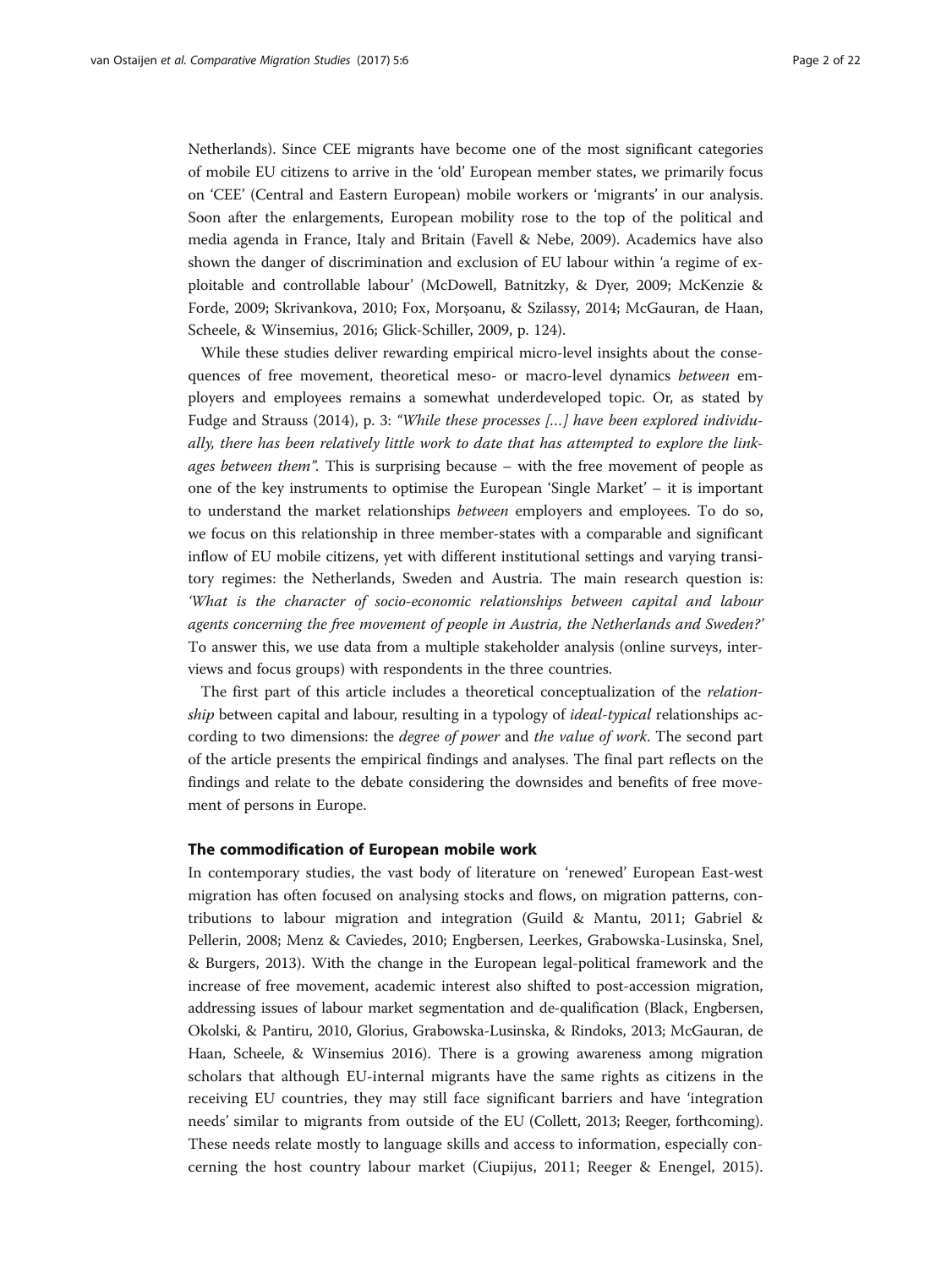The perception and continued description of EU migrants as particularly hardworking and their use as such also hinders their social participation and language learning, as seen for example in the British context (McKenzie & Forde, [2009](#page-20-0)). But is this really the case? Since we have various studies on single cases and on the position of employees or employers in these cases, we study the meso-perspective between employers and employees in several European countries from a comparative and more inter-relational perspective.

The free movement of people is regarded as an important component in *'creating a* European employment market' (Eurobarometer, [2004;](#page-19-0) Heinz & Ward-Warmedinger, [2006](#page-20-0), p. 7), whereby EU citizens are obliged to have comprehensive resources at their disposal so as not burden the welfare state system of their host countries. Having a working relationship or contract (with a company, an employer or with themselves as self-employed) is therefore a defining element of their legal status (Rosewarne, [2010](#page-20-0); Ruhs & Anderson, [2010;](#page-20-0) Snel, Faber, & Engbersen, [2015\)](#page-20-0). Consequently, mobile citizens are *de facto* mobile *workers* on a mobile *market*. Therefore, we approach European freedom of movement primarily as a market phenomenon. One of the most defining characteristics of a liberal market is the *commodification of labour*<sup>1</sup> (Polanyi, [2001](#page-20-0); Shields & Grant, [2010,](#page-20-0) p. 61),<sup>2</sup> a situation where work is freely bought and sold as 'labour' on a market at a market price, such as 'wages' (Polanyi, [1977](#page-20-0), p. 13). Consequentially, through market mechanisms, labourers can (and will) be transformed into tradable commodities (Polanyi, [2001;](#page-20-0) Marx, [1978/2010\)](#page-20-0).<sup>3</sup> We take labour commodification as a conceptual starting point in understanding European free movement. In contrast to other studies, however, we conceptualise labour commodification as a relational rather problematizing concept to understand market relationships (Papadopoulos, [2005](#page-20-0); Shields & Grant, [2010;](#page-20-0) Rosewarne, [2010\)](#page-20-0).<sup>4</sup> In other words, labour commodification is not considered inherently problematic or negative in a normative sense, but as a relational concept for understanding the relationship between capital and labour agents in the liberal market of the EU (Anderson, [2010](#page-19-0)). To study these relations between market actors, we include two elements in the analysis: the degree of power and the value of work. In the following, we explain how both elements are operationalised.

### Labour commodification as a relational process

'Immigration can be seen as a labor-supply system particularly suited to the needs of firms where the organisation of the labor process entails low wages and powerless labor' (Sassen, [1988,](#page-20-0) p. 40).

### Degree of power

Some scholars have argued that labour power is a mere fiction and that employers do not buy labour power, but rather 'the power to command' (Anderson, [2000\)](#page-19-0). For workers to counterweigh this, a defining element is to what extent the individual worker holds agency, understood as 'exerting some degree of control over the social relations in which one is enmeshed, which in turn, implies the ability to transform these social relations to some degree' (Sewell, [1992,](#page-20-0) p. 20). In light of this, we adhere to a gradual definition of the degree of (worker) power as a 'continuum' of (un)freedom (Ruhs & Anderson, [2010;](#page-20-0) Fudge & Strauss, [2014\)](#page-20-0).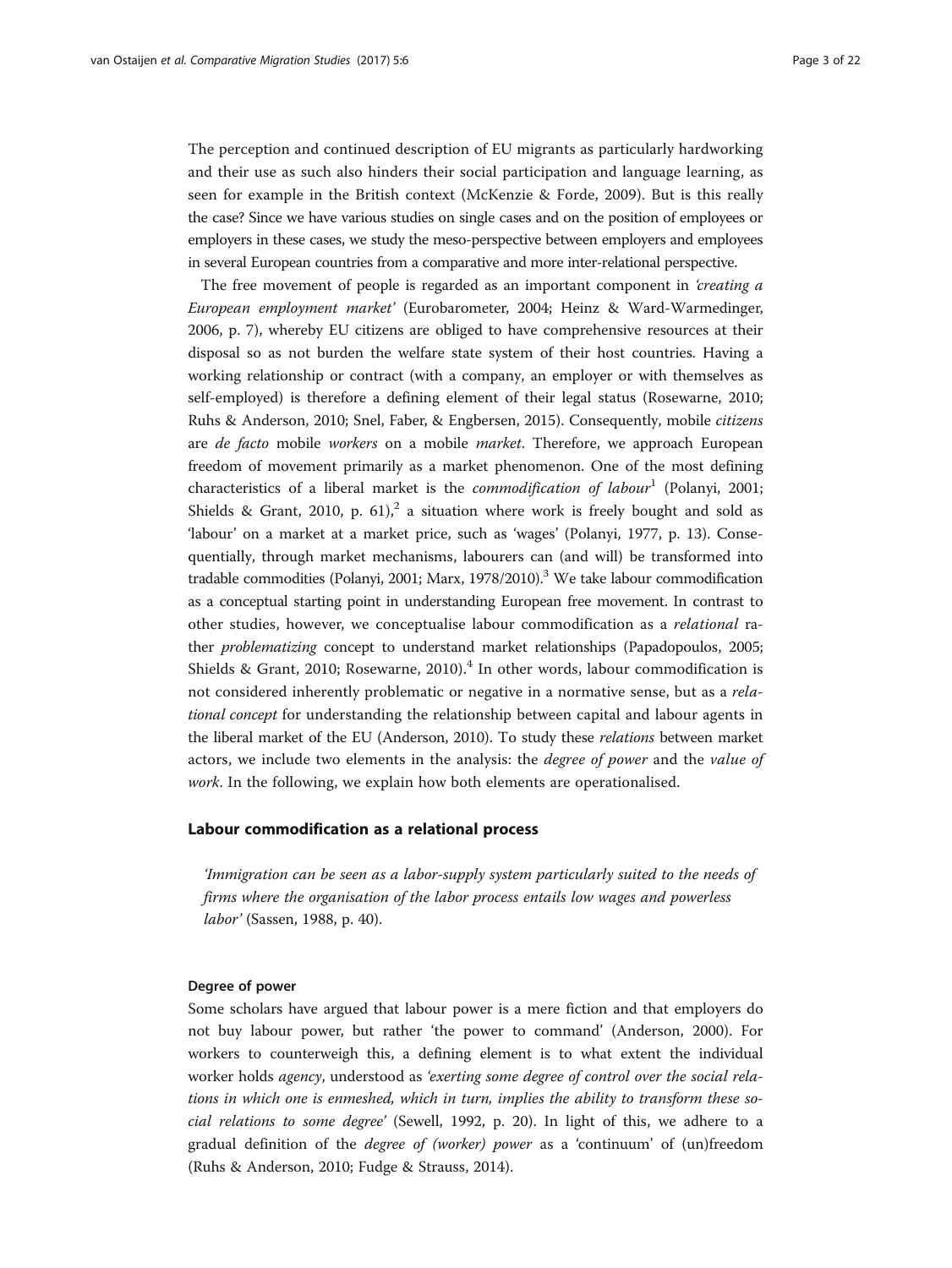Furthermore, labour agency can be restricted by institutional, cultural or regulatory constraints to make independent decisions (Fitzgerald, [2007;](#page-19-0) Holgate, [2005](#page-20-0); Favell & Nebe, [2009;](#page-19-0) Fox, Morşoanu, & Szilassy, [2014](#page-19-0)). Conversely, when constraints are limited and dependencies are legally separated and regulated, this could stimulate labour agency. It can also be stimulated by transparent, accessible and available information about rights and duties vis-à-vis employers.<sup>5</sup> This applies to self-employed persons as well as other employees, especially those who are active in service-oriented professions (e.g. the IT sector, engineering or the arts) (Salt, [2008;](#page-20-0) Kelo & Wachter, [2004\)](#page-20-0). The importance of information for the power relation between employers and employees has been shown by several other studies, showing trade union membership as counterweighing corporate interests (Berntsen, [2015](#page-19-0)). Studies have even shown that in some sectors workers are selected when they 'lack power within the labour market' since 'it is also their powerlessness which makes them profitable' (Sassen, [1988,](#page-20-0) p. 40; McKenzie & Forde, [2009,](#page-20-0) p. 155; Piore, [1979\)](#page-20-0). This powerlessness can be emphasised by multiple dependencies, including access to medical care, transport and housing (Van Ostaijen, Faber, Engbersen, & Scholten, [2015\)](#page-21-0). Therefore, to study the degree of power, we analyse individual and corporate investment and compliance strategies related to the labour process and working conditions. Generally, this degree of power "in which this new arrangement of labour takes place –and its human costs- are all too rarely addressed within migration studies" (Glick-Schiller, [2009](#page-20-0), p. 125).

### Value of work

Studying European labour mobility cannot solely be done based on the degree of power. Rather, it should also incorporate how capital and labour agents value work. Although value of work can be defined rather broadly, this study primarily defines it as wages next to work conditions.

This primary focus on wages is not coincidental. 'Wage improvement' is one of the most commonly mentioned indicators of why EU citizens move, for instance to the Netherlands (Engbersen, Snel, Ilies, Leerkes, & Van der Meij, [2011\)](#page-19-0). However, European movement sometimes comes at the price of low wage jobs, job insecurity and marginal positions on the labour market (Favell & Nebe, [2009;](#page-19-0) Janta, Ladkin, Brown, & Lugosi, [2011](#page-20-0); McDowell, Batnitzky, & Dyer, [2009;](#page-20-0) Ciupijus, [2011;](#page-19-0) Fox, Morşoanu, & Szilassy, [2014](#page-19-0)), or as Favell expressed it: 'Ambitious "new Europeans" are in danger of becoming a new Victorian servant class' (Favell, [2008](#page-19-0), p. 711). Some studies show how employers, in their competitive *corporate strategies* for cost minimisation, strategically use loopholes and opacities to reduce labour costs by recruiting mobile workers (Fellini, Ferro, & Fullin, [2007](#page-19-0); Houwerzijl, [2014;](#page-20-0) Berntsen, [2015\)](#page-19-0). Such cost minimisation strategies limit the valuation of work, in terms of suppressed wage levels (Ruhs & Anderson, [2010](#page-20-0)). However, this does not always have to be the case since wages can still be high or in accordance with national norms. This is mostly the case for knowledge workers, highly skilled expats and creative professionals (Iredale, [1999](#page-20-0); [2001\)](#page-20-0). Nevertheless, being highly educated or highly skilled does not safeguard a person from the undervaluation of work. Studies also show that much talent and human capital is wasted due to 'downward mobility', 'undervaluation' and problems of de-qualification (Kelo & Wachter, [2004;](#page-20-0) Favell & Nebe, [2009](#page-19-0)).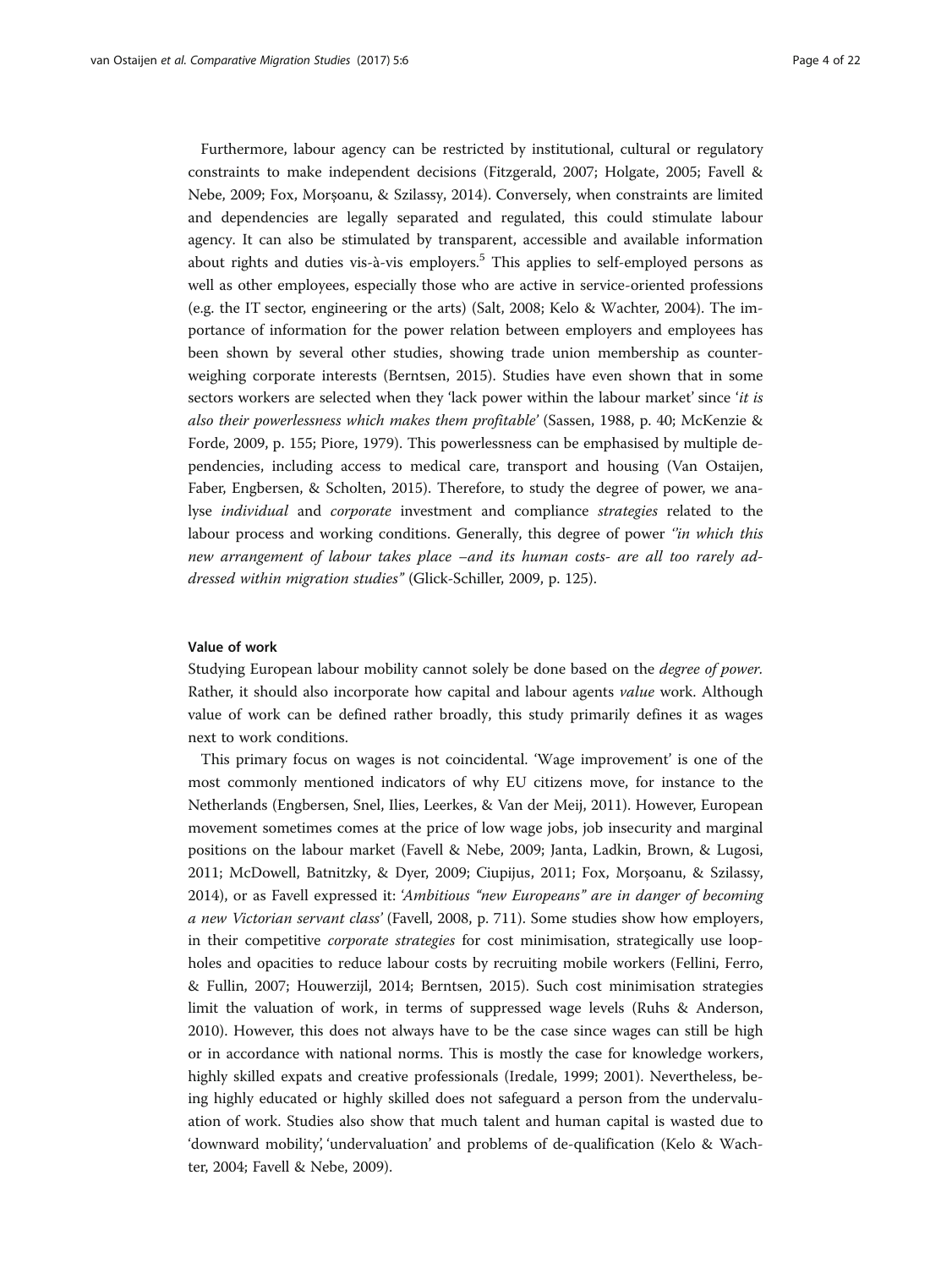Next to corporate valuation, we focus on the individual valuation of work. This cannot be done by adopting a fixed approach to wages, since studies have shown that mobile employees sometimes accept a lower socio-economic position in the short run as an investment for their career in the long run (Ruhs & Anderson, [2010](#page-20-0); Pietka, Clark, & Canton, [2013](#page-20-0)). Such compliance or coping mechanisms can become part of tactics to increase income and save on household expenditure (Datta et al., [2007;](#page-19-0) Holgate, [2013](#page-20-0)). An initial acceptance of low-paid jobs is found in both low-skilled and highskilled work (Iredale, [1999](#page-20-0); [2001](#page-20-0); Voitchovsky, [2014](#page-21-0); Glorius et al., 2013; Lillie & Greer, [2007](#page-20-0); Berntsen & Lillie, [2012](#page-19-0)). This highlights the importance of time as a factor in the valuation of work by mobile employees. As time passes and social contacts, language skills and information resources increase, the willingness to comply decreases (Piore, [1979](#page-20-0); Anderson, [2010](#page-19-0); Datta et al., [2007\)](#page-19-0). For example, Dutch research indicates that almost 40% of the Bulgarian population in the Netherlands complied with lower wages than the legal standard of minimum wages (Engbersen et al., [2011,](#page-19-0) p. 44). Comparing their situation with the Dutch standard but also with the situation of peers in the country of origin, this is known as a 'dual frame of reference' when immigrants compare their situation with their country of origin (Suarez-Orozco, [1987;](#page-21-0) Waldinger & Lichter, [2003](#page-21-0)). This makes wage valuation an ambiguous and complex element in the individual valuation of work, and shows the importance of taking time and contextual factors into account. Table 1 offers a concise overview of the elements and indicators that guide our study.

This conceptualisation of *labour commodification* enables a sketch of four ideal types, understood as "constructed concepts endowed with a degree of consistency, seldom found in actual history" (Weber, [2002](#page-21-0), p. 55). Ideal types draw attention to specific features of a phenomenon, in order to build a picture of its key characteristics to reveal and explain social phenomena. Combining these two dimensions, 'value of work' (weak and strong) and 'degree of power' (weak and strong) result in four ideal-types of labourcapital relationships which are visualised in Fig. [1](#page-5-0) in four quadrants:

1. Unvalued dependency (low value/low power) combines a low exchange value with a low degree of power. This type is termed 'exploitative relationship';

| Degree of power       |                                                                      |                                                                                                                                              |
|-----------------------|----------------------------------------------------------------------|----------------------------------------------------------------------------------------------------------------------------------------------|
| Flements              | Defined as                                                           | Indicators                                                                                                                                   |
| Individual strategies | Investment or compliance<br>strategies for labour agency             | Valuation of labour agency (Independency and<br>autonomy in work decisions, information, trade<br>union membership, voice)                   |
| Corporate strategies  | The use of resources to<br>invest in labour agency                   | Fulfilment and valuation of agency conditions<br>(Autonomy in work floor decisions, accessibility<br>of information, trade union membership) |
| Value of work         |                                                                      |                                                                                                                                              |
| Flements              | Defined as                                                           | Indicators                                                                                                                                   |
| Individual strategies | Investment or compliance<br>strategies for labour activity           | Valuation of primary and secondary labour<br>conditions (wages, information, contractual and<br>collective agreements)                       |
| Corporate strategies  | The usage of resources for<br>development or investment<br>in labour | Fulfilment and valuation of primary and secondary<br>labour conditions (wages, information, contractual<br>and collective agreements)        |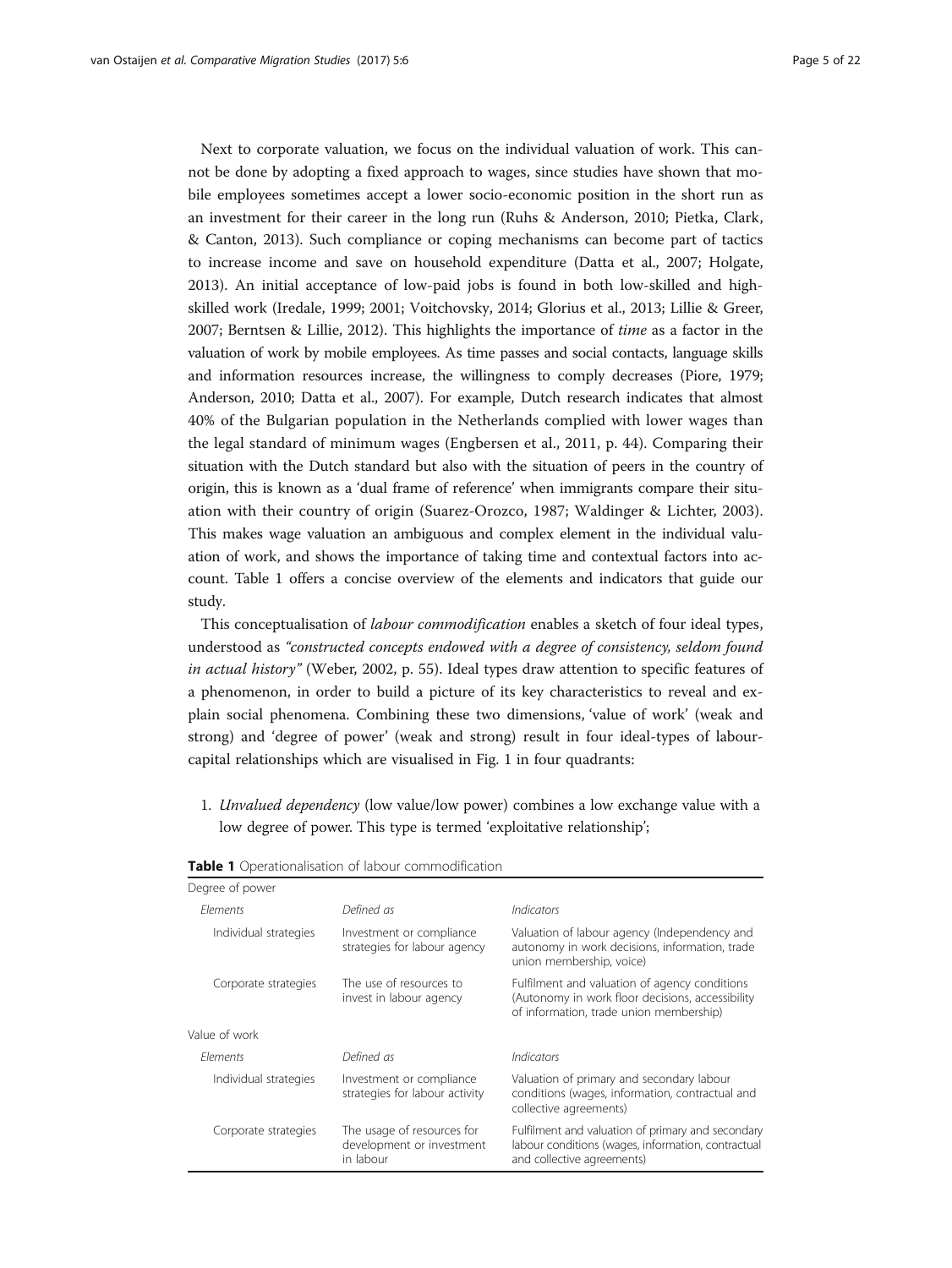<span id="page-5-0"></span>

- 2. Unvalued independency (low value/high power) combines a low exchange value with a high degree of power. This type is termed 'deprived relationship';
- 3. Valued dependency (high value/low power) is a combination of a high exchange value of work with a low degree of power. This type is termed 'greedy relationship';
- 4. Valued independency (high value/high power) is a combination of a high exchange value of work with a high degree of power. This type is termed efficacious or 'esteemed relationship'.

We expect low-skilled workers to be mostly in *exploitative relationships* because of low work valuation (wages) and a low autonomy on work-related decisions, which decreases employee agency (Expectation 1). We expect low-skilled workers contracted by temporary employment agencies mostly in *greedy relationships* because their wages regularly meet economic and legal standards, but because of clustered contracts, they depend on their temporary employment agency in a range of social domains such as housing, social security and transport services (Expectation 2). Based on the work of Coser ([1974](#page-19-0)), 'greediness' indicates when organisations demand 'total dedication' of their members and try to 'limit the demands of competing roles and status positions'. When the value of work is seen as convenient but when personal and professional freedoms are minimal, we typify this as a greedy relationship. Subsequently, we expect selfemployed persons to be in *deprived relationships*, because they have formally a high degree of power or freedom to commodify their work, but because of their individuality, they largely do not profit from collective agreements, which could lead to underpayment or self-exploitation (Expectation 3) (Reeger & Enengel, [2015](#page-20-0); Berntsen, [2015\)](#page-19-0). Finally, we expect highly skilled workers to be in esteemed relationships because their labour potential is mostly valued according to legal standards (by wages and secondary conditions) and they maintain a relatively high degree of power, independence and autonomy in their labour market position (Expectation 4) (Florida, [2002\)](#page-19-0). For this expectation to be met, it is important that highly skilled workers have highly skilled positions, since alternative studies also show the undervaluation of highly skilled persons in low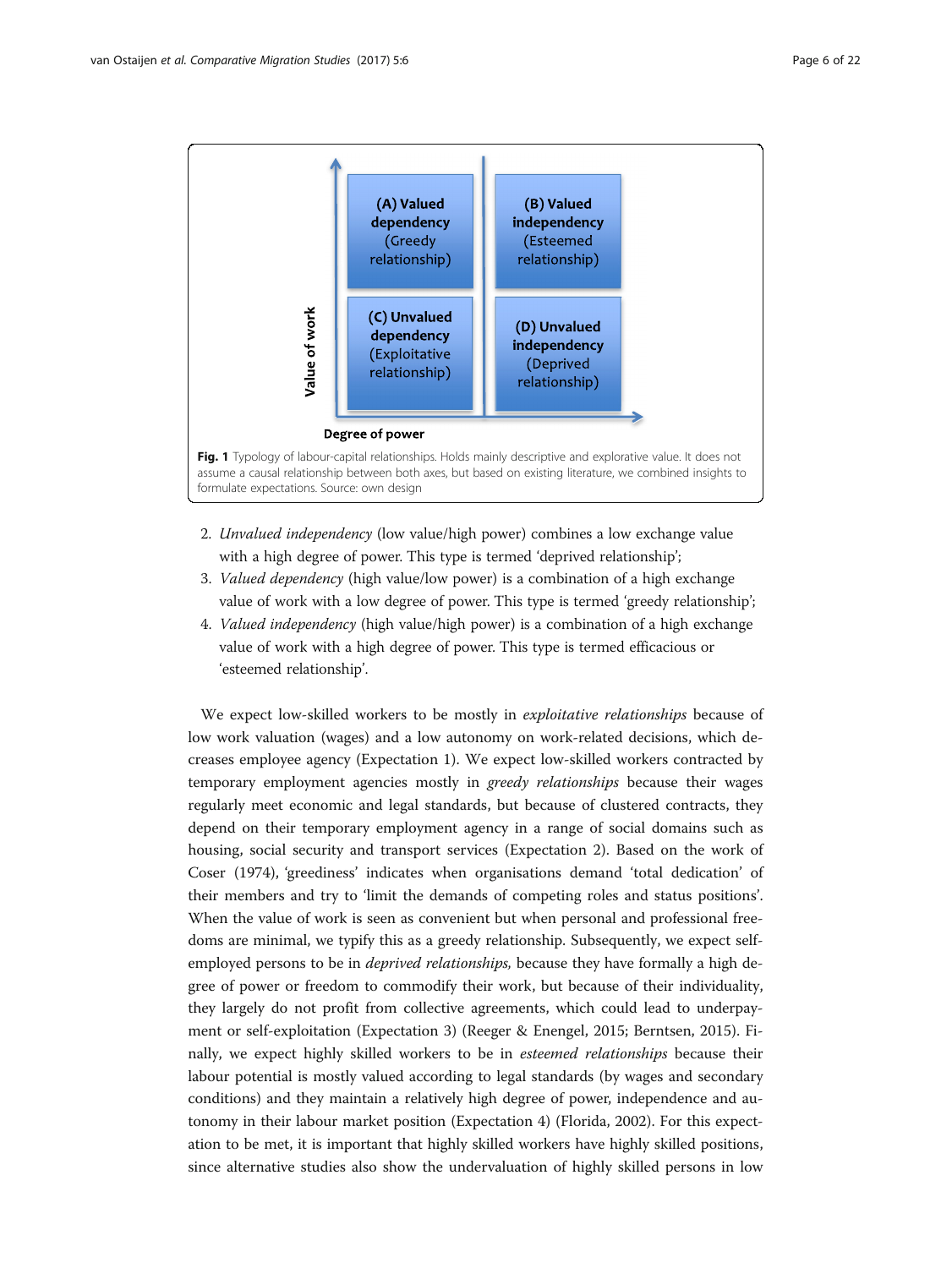skilled positions (Trevena, [2013;](#page-21-0) Reeger & Enengel, [2015\)](#page-20-0). Overall, we expect that lowskilled mobile workers will most likely cover the left rectangle of Fig. [1](#page-5-0) (quadrant A, C or D) while highly skilled mobile workers most likely cover the right rectangle of Fig. [1](#page-5-0) (quadrants A, B and D) (Jordan & Duvell, [2002\)](#page-20-0). We will now apply these ideal types to our empirical case studies. For that purpose, we completed a multiple stakeholder analysis, introduced below.

#### Methods

This study involves an in-depth qualitative case study of labour-capital relationships within the European freedom of movement, specifically focusing on East–west labour movements.6 Intra-EU mobility was selected as a strategic case for the understanding of labour commodification due to its distinct liberal-economic objectives and its market-led character.

To answer our research question we studied stakeholder assessments in three countries that had taken part in the IMAGINATION research project.<sup>7</sup> 'Stakeholders' are defined as actors who deal professionally with European mobility, selected on the basis of their professional affiliation, and distributed across public, private and NGO sector. These stakeholders were professionals working at temporary labour agencies, employment services, chambers of commerce, employers' organisations, workers' organisations, civil society migrants' organisations and civil servants on the local and national level. Table 4 in Appendix shows an anonymised list of respondents used for quotations in this article. By studying the assessments of professionals dealing with 'mobile work' in a broader sense, we were able to trespass direct tense or conflicting interests between employers versus employees. In other words, we did not interview employers or EU workers active on the labour market, but instead, approached professionals whose work relates to 'mobile workers', who are or have been a 'mobile worker' in the past, or are otherwise professionally affiliated to issues regarding 'mobile work'. The professionals are therefore able to reflect on *relational* elements from a distant and more reflective perspective.

This multiple stakeholder analysis was designed as part of a stepwise research methodology, including an online survey, semi-structured interviews and focus groups. The online survey was carried out in spring of 2014 and resulted in 129 returned question-naires in the three countries (see Table [2](#page-7-0)), a response rate of about 80%.<sup>8</sup> The survey served as a mapping exercise, establishing a primary inventory of relevant implications of CEE mobility. The questionnaire began with the stakeholders' concrete work, tasks and CEE clientele, followed by a core section investigating implications in different policy domains (labour market, housing etc.). In a closing section of the survey, the stakeholders were asked to elaborate on issues they considered particularly relevant with regards to CEE mobility. Initially we had an equal distribution of respondents per professional domain (public, private, NGO). The online survey was followed by a series of 52 interviews with stakeholders. Almost all the interviews were conducted during summer/autumn of 2014. Respondents were asked about what they professionally perceived as the implications of intra-EU mobility, in four main domains: the labour market; housing and neighbourhood; registration, social security and participation; language and education. Comparing these four domains, labour market implications were most prominent, delivering in-depth insights about the relationship between employers and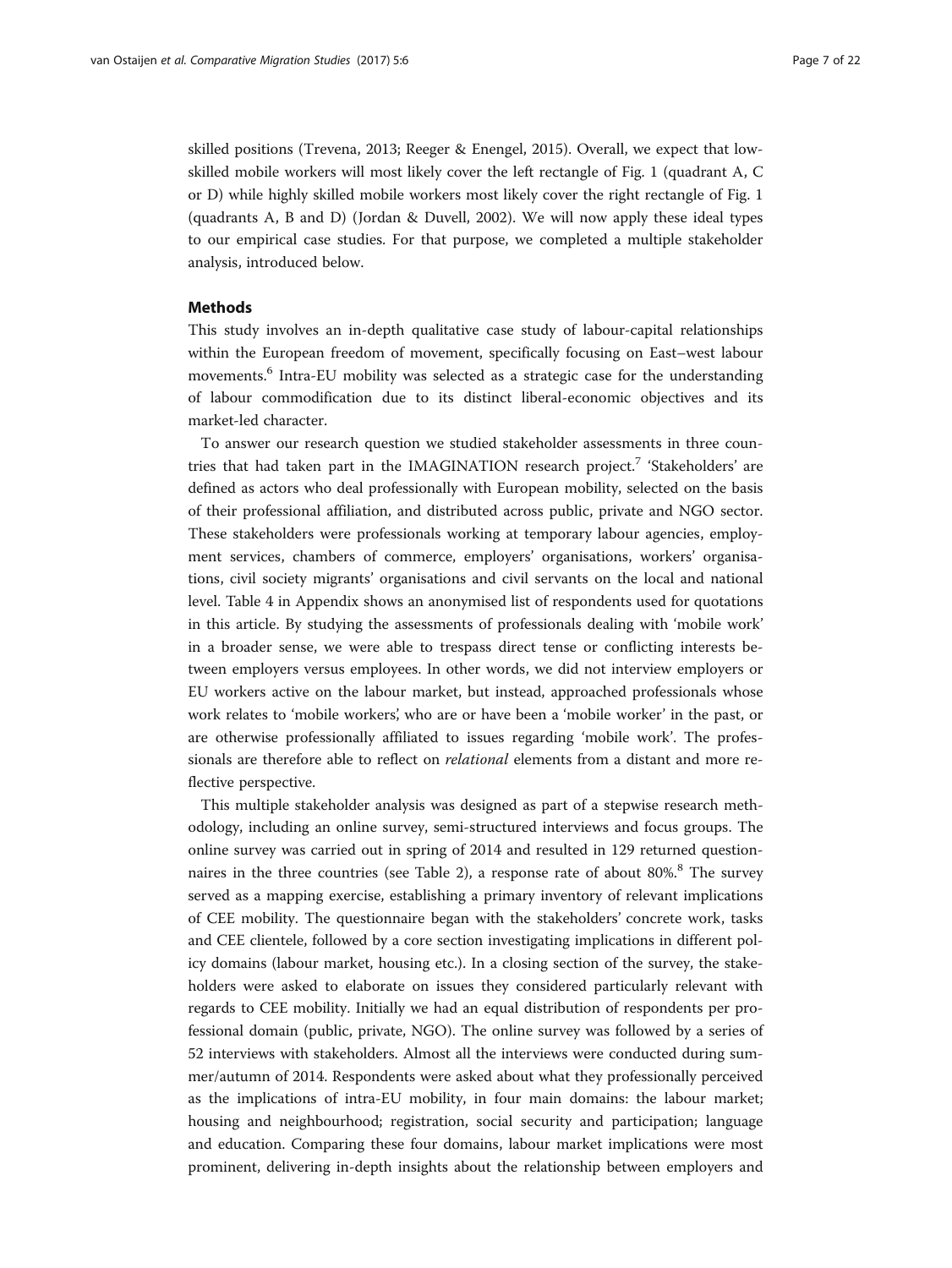|                 | Urban region   | Online survey | Interviews  | Urban Living Lab |
|-----------------|----------------|---------------|-------------|------------------|
| Austria         | Linz           | $N = 23$      | $N = 8(9)$  | $N = 8$          |
|                 | Vienna         | $N = 23$      | $N = 5(7)$  |                  |
|                 | National level |               | $N = 1$     |                  |
| The Netherlands | The Hague      | $N = 15$      | $N = 5$     | $N = 16$         |
|                 | Rotterdam      | $N = 15$      | $N = 5$     |                  |
|                 | National level | $N = 16$      | $N = 2$     |                  |
| Sweden          | Gothenburg     | $N = 22$      | $N = 8(12)$ | $N = 30$         |
|                 | Stockholm      | $N = 15$      | $N = 5(7)$  |                  |
|                 | National level |               | $N = 4$     |                  |

<span id="page-7-0"></span>Table 2 Numbers of respondents in the three stages of data gathering

Source: Reeger & Enengel, [2015](#page-20-0)

employees. For the selection of respondents, we used the same professional affiliation criteria as the online survey. Following on from the survey and interviews, we conducted focus groups in which participants were again selected based on their professional affiliation. Sometimes respondents were asked twice to participate, since the aim of the focus group was to gain new knowledge, but also deepen the understanding of and corroborate the results from the survey and interview findings. Table 2 summarises the number of respondents in all cases.

All focus groups and interviews were recorded, transcribed and subject to qualitative document analysis after approval by the participating stakeholders. This was all part of comparative data analysis grids, exchanged within the project IMAGINATION. The analysis of the data was based on theoretical and empirical confrontation, taking an abductive approach: Positioned between inductive and deductive reasoning (Timmermans & Tavory, [2012](#page-21-0)). By back-and-forth reasoning (Berg & Lune, [2004\)](#page-19-0), the data were analysed by the grid which all had to relate to the four identified domains. To increase reliability, several rounds of interpretations were undertaken and discussed in the research groups and between the researchers.

Finally, it is important to mention the biases in the research design. A multiple stakeholder approach implies a problem-oriented perspective because the professionals' daily work is focused on dealing with issues and problems related to CEE migration. We also acknowledge that by interviewing professionals about 'implications', most respondents will focus on the most 'visible' and 'pressing' implications. In other words, interviewing professionals about 'implications' has a risk of overemphasising 'problems' within specific sectors. While we acknowledge this as a bias in our research design, we aim to compensate that effect using data triangulation.

#### Background: EU mobility in The Netherlands, Sweden and Austria

The Austrian, Dutch and Swedish cases were selected as revelatory case studies (Yin, [1996](#page-21-0)) as these countries experienced a relatively significant increase in mobile workers through the EU-enlargements of 2004 and 2007 (see Fig. [2](#page-8-0)). Next to this, all three countries had different transitory regimes in opening their labour markets for European workers: Sweden was among the first European member-states opening their labour market for A8 countries in 2004, the Netherlands followed in 2007, while Austria extended the transitional arrangements until 2011.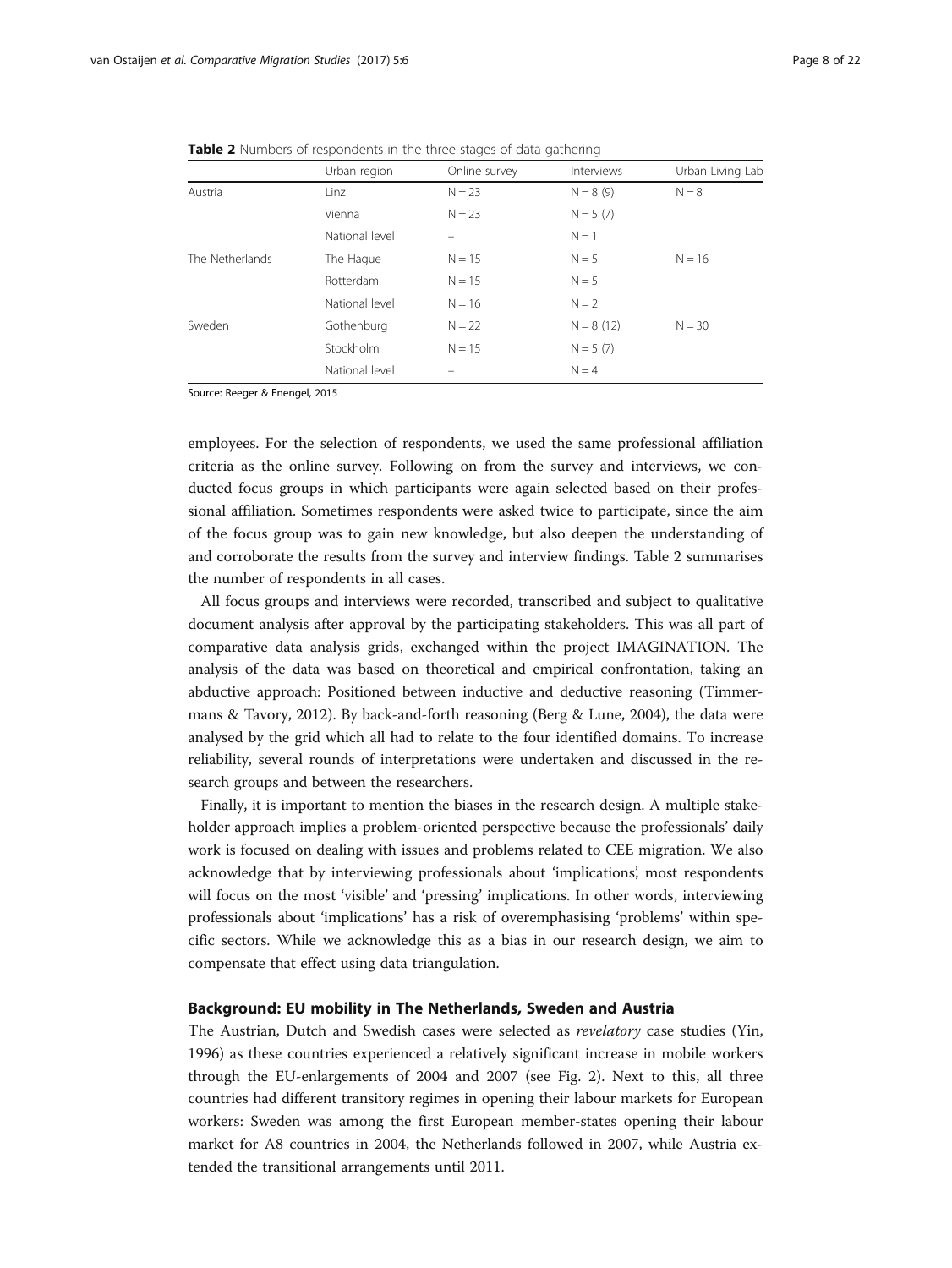<span id="page-8-0"></span>

The case studies also feature diversity in their political-institutional structure and socio-economic outlook, shown in Table 3.

These variances guided the comparative case study approach. We will now proceed with a concise overview of each case study country.

### The Dutch case

Historically, the Netherlands played a founding role in the establishment of the EU and the euro and has been a proponent of the European free movement regulations (Hollander, [2013\)](#page-20-0). Migration from Central and Eastern Europe (CEE) to the Netherlands did not begin with the EU-enlargements of 2004 and 2007, the number of (officially registered) residents from CEE countries did however increase rapidly. In the late 1990s, there were about 50,000 CEE residents in the Netherlands, in 2003, shortly before the EU enlargement of 2004, this number had grown to 62,000, adding up to 120,000 CEE residents (Statistics Netherlands, [2012](#page-21-0)). Previous research on the labour market position of this population, indicated that a large majority of recently arrived CEE migrants in the Netherlands had (employed or self-employed) work (Dagevos, J. (red.), [2011](#page-19-0); Gijsberts & Lubbers, [2013\)](#page-20-0). Others found that this work was mostly based on flexible employment relations, or even on an informal basis (Engbersen et al., [2011](#page-19-0)). Most studies found that CEE migrants are generally concentrated in elementary occupations, particularly in the Dutch horticulture, but also in construction, cleaning, cater-ing and in private households (Dagevos, J. (red.), [2011;](#page-19-0) Gijsberts & Lubbers, [2013\)](#page-20-0).<sup>9</sup> Engbersen et al. ([2011, 2013](#page-19-0)) indicate that the majority of their respondents (62%) were either unskilled manual or agricultural workers. However, they also found that some

| <b>Table 3</b> Political-institutional outlook case studies |
|-------------------------------------------------------------|
|-------------------------------------------------------------|

| Country                           | Austria      | <b>Netherlands</b>    | Sweden            |
|-----------------------------------|--------------|-----------------------|-------------------|
| Politico-administrative model     | Federal      | Unitary decentralized | Unitary           |
| State - Social partners relation  | Corporatist  | Semi Corporatist      | Non Corporatist   |
| Type of Welfare State             | Conservative | Mixed                 | Social Democratic |
| Opening of the labour market (A8) | 2011         | 2007                  | 2004              |

Source: Zelano, Bucken-Knapp, Hinnfors, & Spehar, [2016](#page-21-0)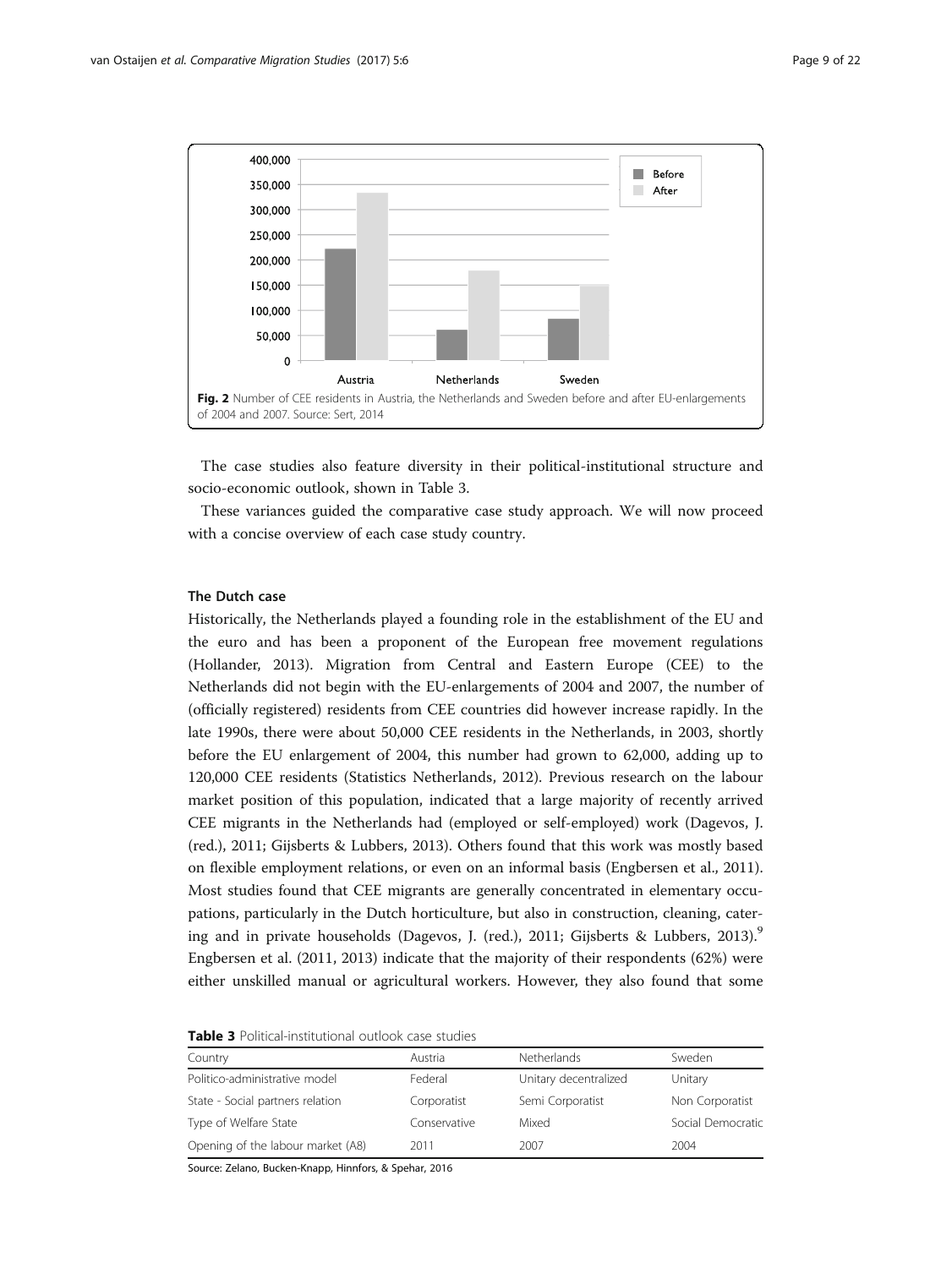CEE migrants were working in 'higher service' occupations. These studies showed that CEE migrants are a more differentiated group than often expected, including low, medium and highly skilled migrants, while this last category more limited.

One of the most important labour market specificities in the Dutch case is the significant role of temporary employment agencies, as one of the main providers of mobile work (Fellini et al., [2007](#page-19-0); Brinkmeijer, [2011](#page-19-0)). The large agricultural and horticultural sector in the southern and western parts of the Netherlands see these intermediaries play a pivotal role in the brokerage of capital and labour. Consequentially, this large sectoral demand creates a substantial amount of low-skilled mobile work in the Netherlands (Engbersen et al., [2011, 2013](#page-19-0); Gijsberts & Lubbers, [2013\)](#page-20-0), an important specificity regarding the Dutch case.

### The Swedish case

Sweden joined the EU in 1995, and after the EU enlargements in 2004 and 2007, Sweden (alongside Ireland and the UK) decided to open-up the labour market to new EU citizens entirely and abstain from any transitional arrangements. Very soon after this opening of the labour market, a conflict arose that still characterises discussions about the Sweden-EU relationship. A company hired Latvian workers to construct a school in the municipality of Vaxholm, without collective agreement. After national court proceedings, the Court of Justice of the European Union (ECJ) finally ruled that the blockade represented a restriction on freedom to provide services under Article 49EC. The series of events, known as 'the Vaxholm case' or simply 'Laval', has become a strong national narrative, and serves as a metaphor of how the 'Swedish model', founded on independent negotiations between labour and business, is challenged by the free movement of labour. The work conditions of low-skilled, manual labour in general and of posted workers specifically, have since been a constant factor in the political debate.

CEE migrants can be found in all sectors of the Swedish labour market, but predominantly in construction, forestry and the sector for private household services (mostly cleaning). Employment relations in these sectors are mixed, contracts range from formal and semi-formal to purely informal ones. Estimations of the 'true' population of posted workers and informal workers in Sweden vary significantly between employer and employee organisations. According to the official register of posted workers, approximately 40% of posted workers during the first half of 2014 came from the CEE region, especially Poland (Swedish Work Environment Authority, [2014\)](#page-21-0).

### The Austrian case

Austria joined the EU in the same year as Sweden, in 1995, after a referendum in 1994 with 67% of eligible voters being 'pro EU'. As to transitional provisions, Austria lobbied along with the Netherlands and Germany for implementing these restrictions for as long as possible in order to protect its labour market (Kraler, [2011](#page-20-0), p. 37). The transitional arrangements were finally abolished in 2011 and 2013. At the beginning of 2016, more than 360,000 CEE citizens were registered in Austria, out of which Romania (82,971) and Croatia (70,255), Hungary (63,608) and Poland (57,604) were the most common countries of origin. In total, the share of CEE citizens in the population amounts to 4.2% (Fassmann, Kohlbacher, & Reeger, [2014\)](#page-19-0).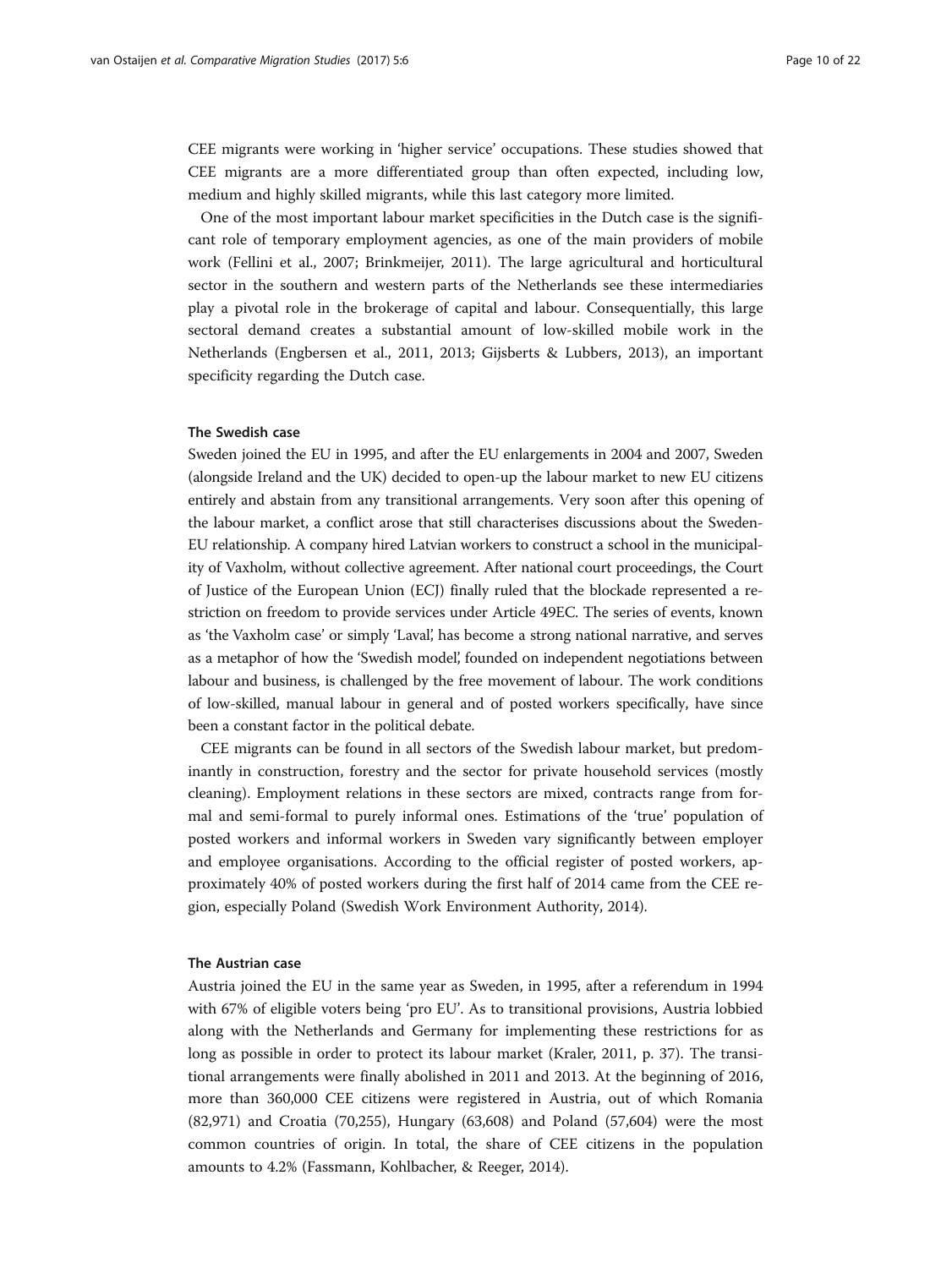CEE migrants can be found in all parts of the Austrian economy and in all kinds of positions. The longer duration of the transitional provisions resulted in an above average share of self-employed CEE citizens, as this was one of few viable ways to work in Austria during the transition period. Still, these self-employed are often manual workers in positions that do not match their qualifications compared to non-migrants. It has also been shown, that the longer CEE migrants stay, the more likely they are to be able to obtain jobs matching their qualifications as they improve their language skills, widen their networks and improve their knowledge of the Austrian labour market (Fassmann, Kohlbacher, & Reeger, [1995,](#page-19-0) p. 38).

One factor that marks Austria out a special case compared to the Netherlands and Sweden is its spatial proximity to the CEE region. All the numbers given so far refer to officially registered CEE migrants and thus provide only a part of the bigger picture. For people working in Austria and living 'at home' in e.g. Slovakia or Hungary, there is no need to register and they are thus not included in population statistics. There are, e.g. about 50,000 women from CEE active in care work in private households, going back and forth on a biweekly or monthly basis. Spatial proximity thus brings along forms of mobility that are not feasible in the Netherlands or Sweden.

We will now turn to a discussion of the results on labour-capital relationships in the case study countries. We present the results along the lines of the analytical grid [corporate and individual strategies], and not case-to-case, to offer a comparative perspective.

### Results

#### Corporate strategies

First of all, especially regarding low-skilled work, Austrian, Dutch and Swedish respondents indicated that employers actively search for the cheapest and easiest labour options. In all national settings, employers need to pay a legally defined minimum wage, depending on a worker's age and specific area of work. But even with such legal standards, wage variation occurs, described here by a representative of a temporary employment agency in the Netherlands:

'There are large wage differences between native and mobile workers. Every person encounters that, sooner or later, they will see that they get lower wages for the same work than Dutch people, which has been the case for years now' (Matti).

Dutch respondents confirmed that this is also one of the main reasons employers actually prefer mobile workers, as stated by a representative of a temporary employment agency, they are 'cheaper and more profitable' (Jonas). The Swedish local ombudsmen in Stockholm and Gothenburg also indicated that CEE workers work longer hours, for less money and are exposed to more risk than Swedish workers, as one representative of the Workers Union in Sweden describes:

'These construction corporations blame each other for having cheap labour force on their constructions. All the time, the focus is to keep the expenses low and they know very well what they are doing. They know that they can pay these workers a lot less than native Swedes and thus earn a lot of money using underhand means (Dennis).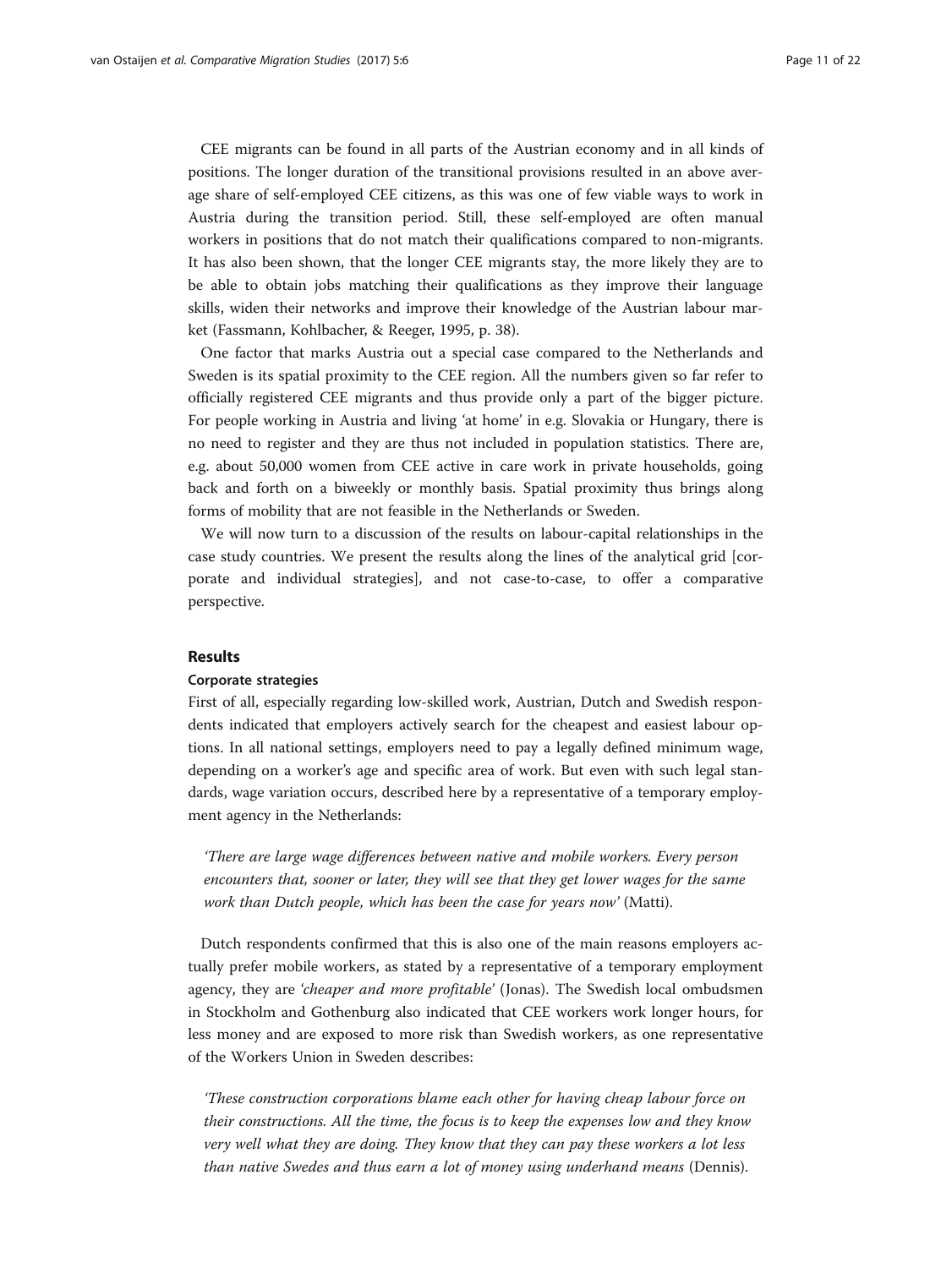The contracts are not necessarily informal, but range from purely informal to semiformal ones. According to Swedish trade union representatives in the construction sector, free movement has blurred the distinction between formal and informal labour contracts, as perfectly legal employment arrangements can coexist alongside more dubious setups on the same construction site. This creates a complex picture of long contract chains and a blurry distribution of responsibilities between contractors. Again, the representative of the Workers Union in Sweden talks about this complexity:

'The workers are getting the right salary, but it is not a question of salary, it is a question of taxes. (…) The corporations are not paying the right taxes. It is the same if you work for a Swedish employer, and you get your net payment, but not your payslip. And if you do receive your payslip, the taxes are not specified on it. When you 1 day declare your taxes, the Tax Agency is wondering why you have not paid your taxes - and you do not have a payslip to show how much you owe. Then it is up to you to pay what you are taxable, that should have been paid by your employer' (Dennis)

Such tax evasion strategies make it possible for some employers to pay less than they should. There findings can be seen reflected in all three national samples, dominated by the perception that employers are first and foremost – and not only with regard to CEE workers – interested in cheap labour. As one representative of the Austrian Public Employment Service indicates:

## 'The goal is to find good personnel for as little money as possible, the best and least complicated persons' (Martin).

Cost-minimisation strategies cause employers to avoid searching for native workers, as they need to pay higher wages to them than they do for mobile (foreign) workers. At the same time, premiums and taxes on mobile worker pay are not always imposed as they should be. This tax discrimination generates a nationality based approach, also indicated by Dutch employers, which leads to 'group-to-group' thinking, where employers select workers on the basis of their national background (see: McKenzie & Forde, [2009](#page-20-0)). In Austria too, one respondent indicated that: 'It happens frequently, that employees with a migrant background doing the same job get less salary than Austrian coworkers. There are skilled workers getting the same amount of money as low-skilled workers. A clear case of discrimination by the employer' (Paul). Similarly, trade union representatives in Sweden gave voice to a similar nationality-based focus of employers, that is eventually mirrored in the organisation of labour:

'There is an increasing practice to mix Swedish and EU labour. It doesn't work. In the end the Swedes are out of work. They train them, and once they are trained, they force out the Swedish labour. The Swedes themselves have been very stupid. Because they have let other people do their work. Alternatively, if you allow that, these people should have done so according to collective agreements' (Andreas)

This nationality-based approach is not only guided by economic incentives, but also by the information resources of workers. As stated by one Dutch respondent of a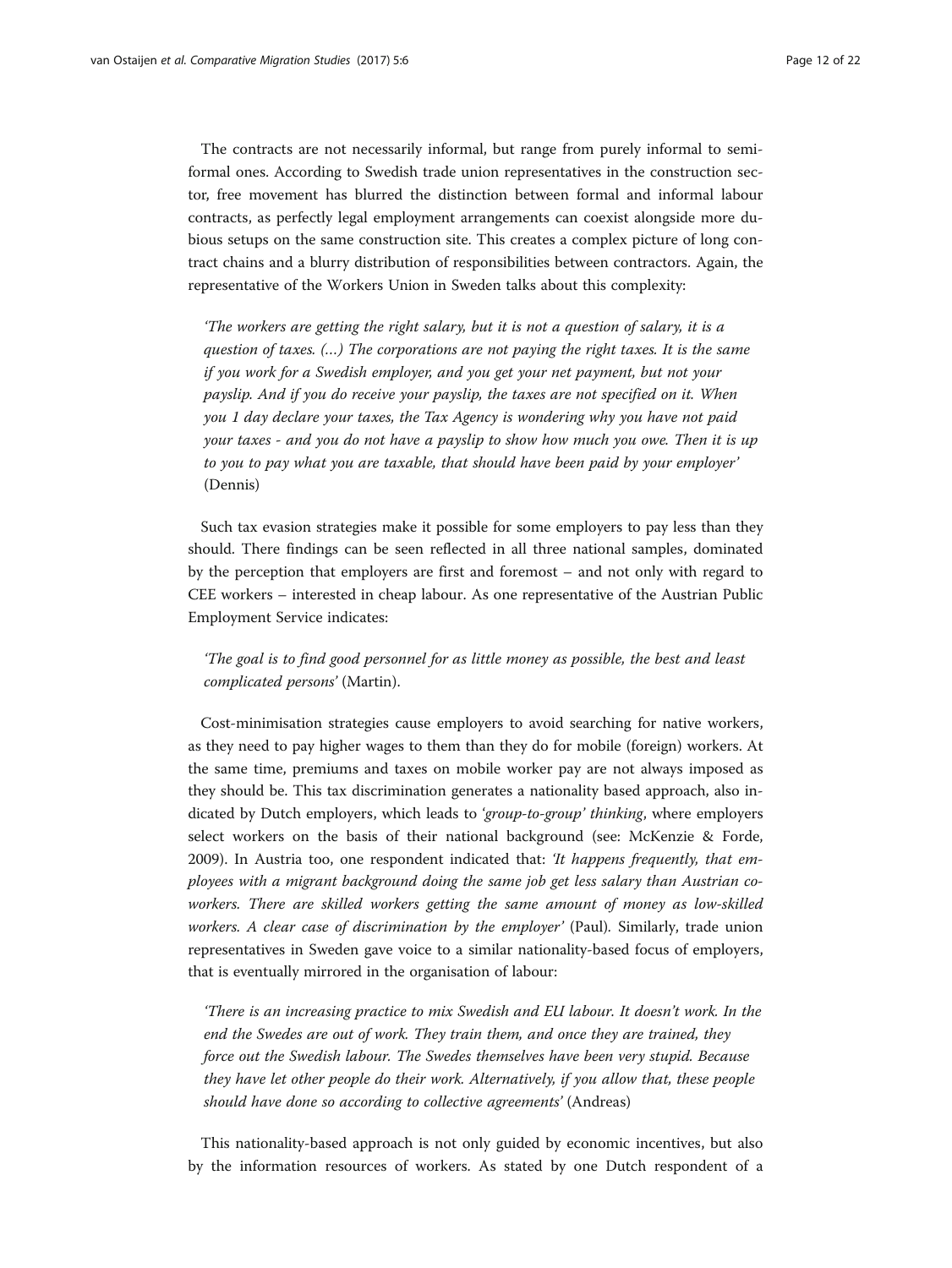temporary labour agency: if one group 'knows enough' about their alternatives and opportunities, employers likely switch to another group:

'Two or 3 years ago I was really busy with selling Polish personnel well. […] Now, we have a bit the same problem as back then. I hear from my customers: Those Polish people are a bit too experienced with the work here, the conditions, rules… maybe it is time for a new Polish person!' (Matti).<sup>10</sup>

Having less knowledge of rights, duties, legal status and labour market position can perversely result in a higher valuation by the employer, while at the same time weakening the power of the individual worker. As an example, some Dutch employers value the lack of Dutch language skills, because knowing Dutch can be an indicator for 'someone who knows too much'. As stated by a representative of a temporary employment agency:

'Most of those people speak the language. Previously, that was an advantage. Now this is for some customers (companies hiring temporary personnel, MvO) a disadvantage. Because with the knowledge of language they begin to talk too much and too fast with other people, comparing salaries. And they are not busy with their work. But only with living, let's say it like that.'(Matti).

Instead of investing in human capital or making information transparently accessible, this indicates that employers experience a range of incentives to limit resources of information. This emerges as a corporate strategy to minimise resources invested in employee development [value of work]. The educational background, qualifications, independency or autonomy are not always rewarded to meet working aims. Austrian stakeholders also indicated that insufficient information was provided, especially by intermediaries in the countries of origin:

'Experiences with these agencies are rather bad. They do not inform the care workers properly prior to their work in Austria, they consciously don't, because they make a lot of money from this disinformation' (Barbara).

This shows similarities with the Dutch situation; Dutch temporary employment agencies officially need to provide Dutch employees with information booklets about work, rights, duties and information about their collective agreement. However, this is not met in practice, as one representative of a temporary labour agency (Joachim) stated 'in the end, it is the responsibility of the individual worker'.

Furthermore, some employers indicated that they add 'services' (such as insurance contracts, travel and housing accomodations) to the labour contract. For example, one Dutch temporary employment agency stated that they have '700 bikes' to reduce transportation costs. In this way, some Dutch employment agencies hold an *umbrella ap*proach with all-inclusive practices like a representative of Dutch temporary employment agencies indicated:

'Yes, it was just a package-deal […]. So, recruitment, selection, transport, housing, labour, labour-housing transport, this was all within that package. And what we see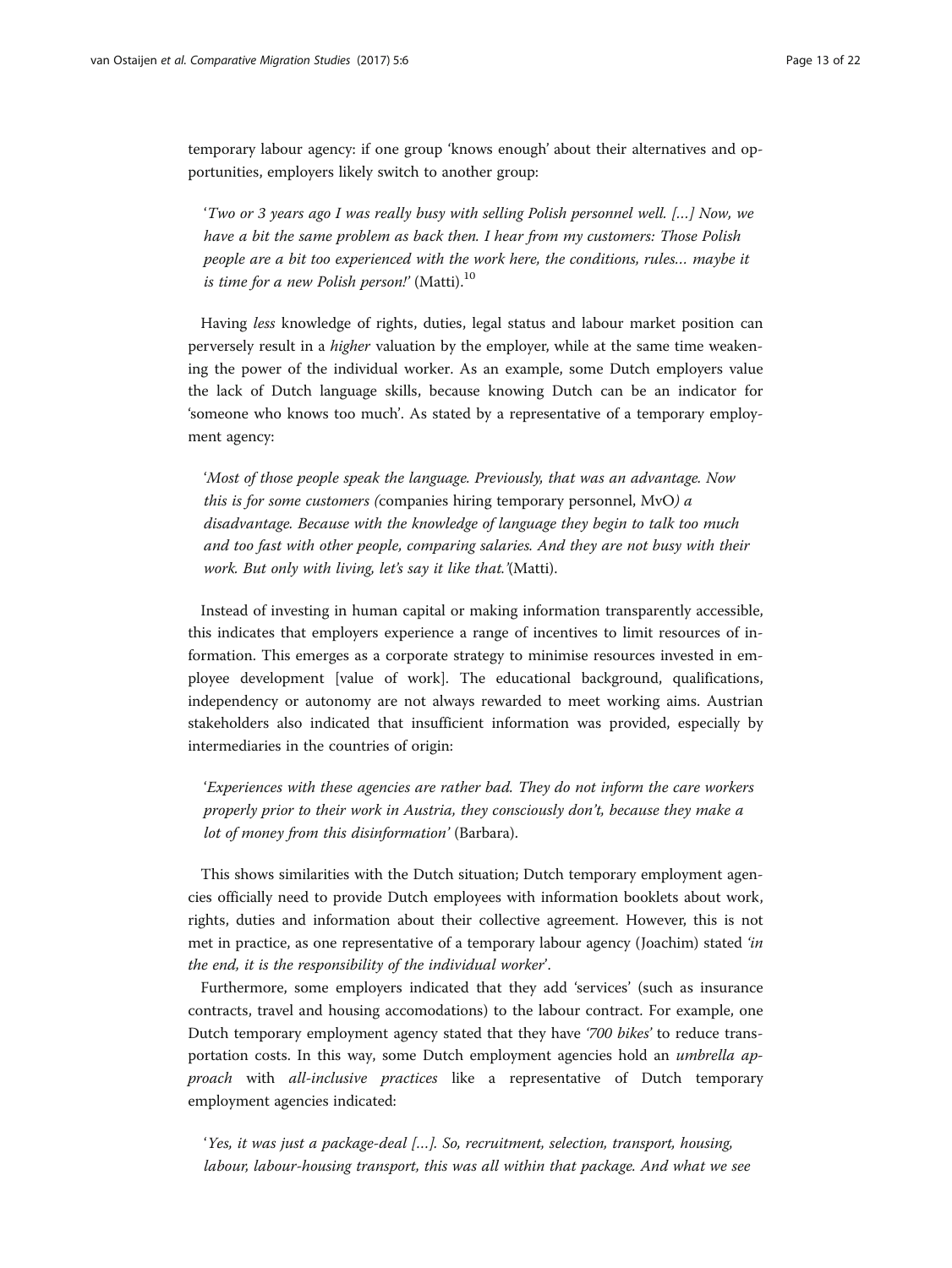now is that all the different parts, it becomes more a model of choice. […] This makes it a bit unmanageable. And also a bit less comprehensible' (Joachim).

Such temporary employment agencies cluster different services into one comprehensive labour contract as a corporate strategy of cost minimisation. This comprehensive approach is mostly framed as a service oriented model, but when 'housing' or other services become a labour condition, this limits the possibilities for employees to 'vote with their feet' (Joachim) and it increases the possibility for employment agencies 'to do something wrong' (Matti) as two representatives of employment agencies indicated [degree of freedom]. Next to the Dutch examples, Swedish stakeholders reported that dependency occurs when the landlord and the employer are the same person. If employees lose their job, they also become homeless. Some Dutch employers mentioned the 'manipulative' character when housing is part of the labour contract of employees, causing 'double dependencies' and making workers more vulnerable, decreasing employee agency and locking the employee into a more subordinate position [degree of freedom]. As a result, employees are afraid to speak up, as they risk repercussions such as losing their job, their house and their social network. In summary: Wages, contracts and collective agreements are managed within a European framework and equal to all European mobile workers in theory. However, in practice, stimulated by profit-maximising and cost-minimising strategies of employers, our data indicate unequal treatment of mobile workers based on their national background, legal status and how well-informed they are. Oftentimes, these three aspects are mutually reinforcing, perpetuating the vulnerable position of workers in relation to their employers.

### Individual strategies

In this section, we move on to the individual strategies that highlight employeremployee relations. In our data, Dutch respondents indicated that some workers accept (temporary) jobs which do not match their educational profile. This points to individual compliance strategies and investment tactics to confine their educational profile in the short run to invest in their socio-economic profile in the long run. Over time, this could cause 'dequalification', 'deskilling' or the 'undervaluation' of human capital. In Austria, employers are aware that they recruit staff with higher or sometimes simply other qualifications than required, benefiting without actually compensating:

'Yet people come who are better qualified and take up jobs where they earn more than at home. So highly qualified people take up low-qualified jobs like sitting at supermarket checkouts. Still they earn much more and often know German well … For those who come from Slovakia and Hungary, low-wage jobs are in fact high-wage jobs' (Martin).

By accepting a more subordinate position, mobile workers compromise autonomy, voice and independence in the short run, aspiring for improvement in the near future [degree of freedom]. Dequalification develops out of a lack of information about the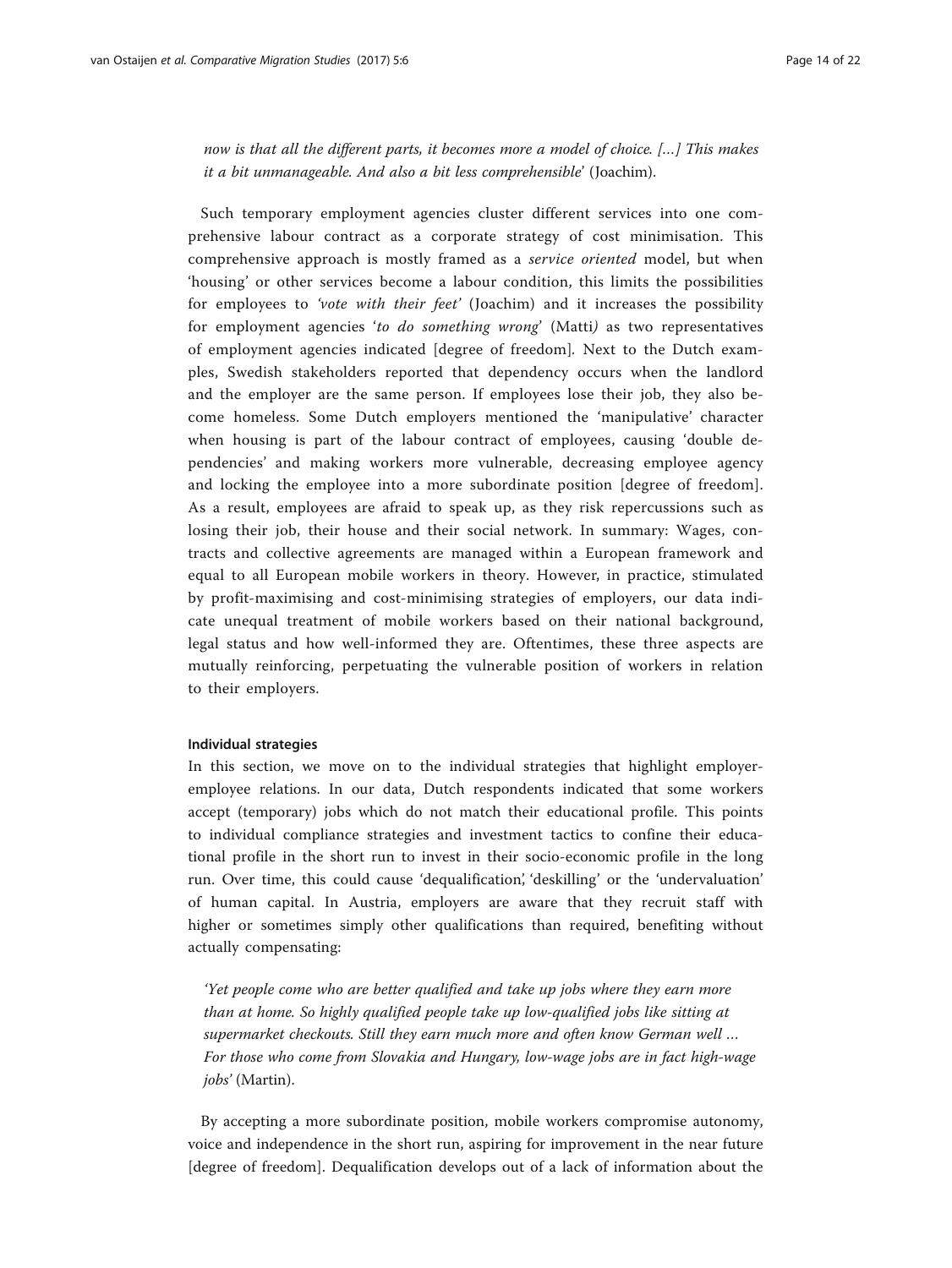recognition of qualifications, combined with weak networks, insufficient language skills and a low demand in certain high-skilled professions, contributing to their vulnerability. This highlights the significance of accessible and high quality information as well as the ability to act on it, or 'to speak up'. Multiple Dutch respondents indicated that mobile workers are only nominally aware of their rights and have limited capabilities to gain additional information, especially those with a low socio-economic status [value of work & degree of freedom] because of their ambition to improve their wages. But as stated by stakeholders in Austria, mobile workers do not have to rely only on the information made available by employers, but can also look for themselves:

'Migrant communities often compensate for the lack of information, also due to a language barrier. Sometimes they provide useful information, sometimes they put false rumours in the world. But nobody really considers themselves to be responsible' (Daniel).

Swedish stakeholders also indicated the limited access to information of mobile workers. The trade union in Gothenburg reported a general lack of knowledge amongst mobile workers about their rights. Furthermore, they noted that initial contract agreements were to a large extent not met. Once in Sweden, workers have little choice but to work for inferior conditions than initially agreed on. Therefore, varied reasons lie behind the limited informational position of mobile workers, which in the end causes informational asymmetries, limiting individual strategies to develop autonomy, agency and independency [degree of freedom].

As such, mobile workers have – in theory – the opportunity to increase their skill level and to boost their social capital, language proficiency and professional portfolio, or as one Dutch former labour migrant indicated that especially 'for highly educated people, labour migration is only for the experience, broadening your horizon. Wage is not the most important factor anymore'. The value of work perceived by mobile workers is not only seen by improvements in terms of wages, but also in terms of secondary labour conditions, gaining tacit skills, knowledge and social capital that will strengthen their international profile [value of work]. Indeed, some are aware of their own 'value', indicated by one representative of the Workers Union in Sweden:

'The construction corporations are recruiting workforce in their home countries and most of them are very skilled craftsmen. The Poles have a higher income salary and they stick together and also stay longer than those workforces that are coming in smaller groups. The Poles know their own value.' (Dennis)

Most workers value their work in varied ways. However, if we look at individual cases, we see that the situation of mobile workers in most cases does not live up to these ideal standards. Mobile workers want to improve their position and the future of their children in terms of socio-economic status, education and care. Or, as one former migrant worker that now works for a temporary employment agency indicated by a representative of a Dutch temporary employment agency: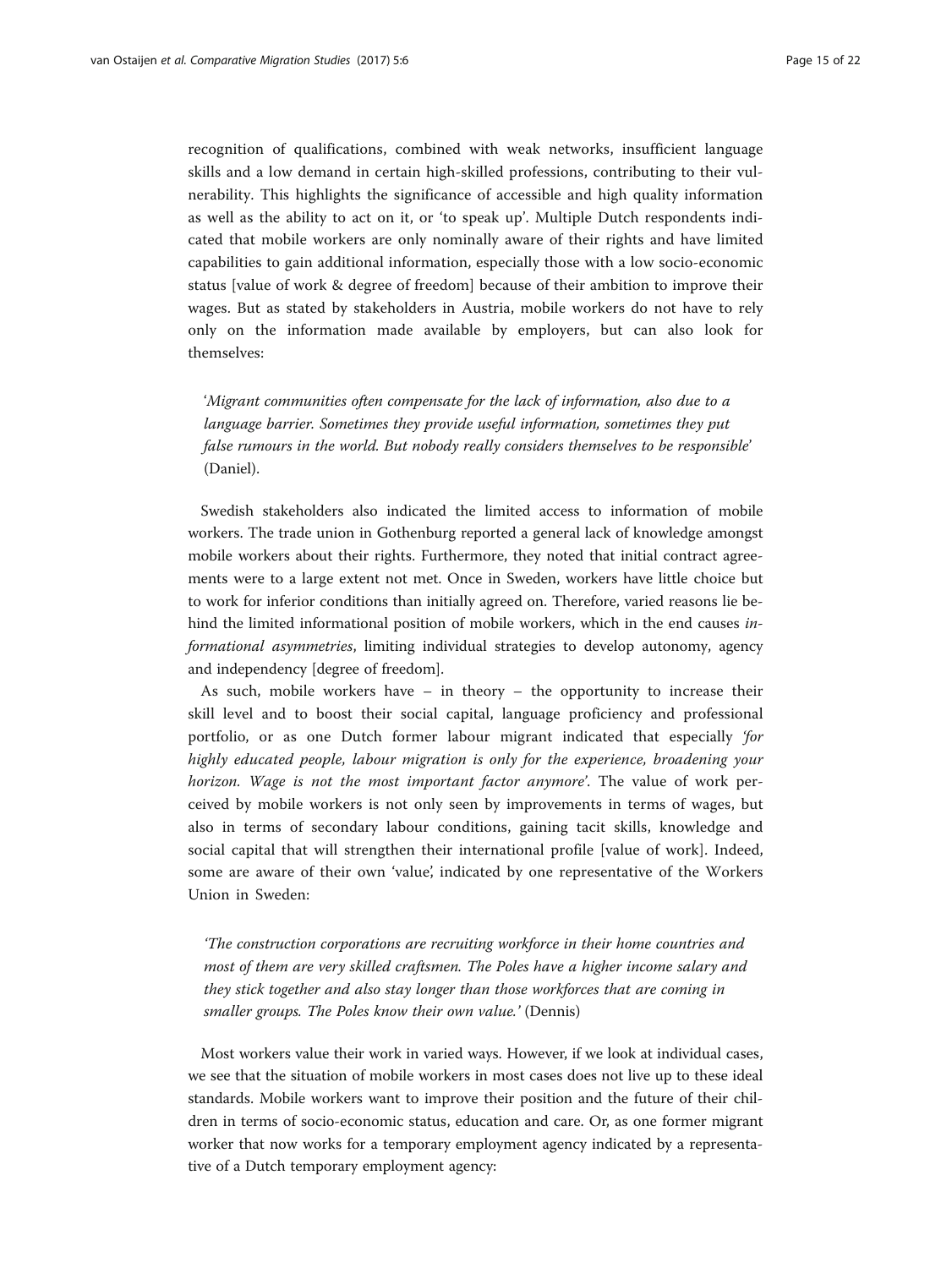'If I can earn 200 euro for stupid work in Poland, I'd rather prefer to earn 1000 Euro for stupid work in the Netherlands' (Matti).

To improve their situation, there seems to be a broad willingness to comply with low wages, under the minimum wage level, which shows the significance of dual frames of reference. Moreover, compliance and investment strategies are not only applied to wages only (as saving tactic) but also more broadly to their overall social-economic and social-cultural status.

#### **Discussion**

Before presenting our conclusions, we would like to highlight the specific limitations of this study. First of all, one main limitation of our data is that most respondents referred to low-skilled work, when they were asked about 'implications of free movement'. This can be explained by the professional affiliations of our respondents (organisations working with temporary, low-skilled and informal workers, amongst others) but as expected earlier, most respondents focused on the most 'visible' and 'pressing' implications, which are mostly issues affecting the lowskilled sector. Data triangulation did not overcome this overemphasis, since in all data sources most attention was focused on the labour market domain in general and the low skilled sector of 'manual workers' in particular. This overemphasis led to a bias in our results which we will address.

Secondly, by carrying out a multi-stakeholder analysis we did not directly interview employers and employees. This enabled us to include more reflective positions, but it holds limitations to observe 'real' relationships in the workplace. It would have been interesting to conduct a large-scale survey and study the degree of freedom and value of work perceived by employers and employees on a larger scale and using a more direct approach. Future research could apply this framework to study the free movement of persons in such a direct relational perspective. Our selections give room for future research to broaden the research design. As some results reflect findings in other countries (such as Germany, Finland and the UK, see: Lillie & Greer, [2007](#page-20-0)), comparative studies could examine what role a different labour market context has on different commodified relationships. Such research could contribute to our understanding of free movement from a more differentiated perspective, including both the downsides and benefits of an even 'freer' Europe.

#### Conclusions

Let us now reflect on our theoretical expectations and our initial typology of capital-labour relationships. First, all our cases show low or mediocre exchange value in the value of work. Focusing on valuation in terms of wages, this is below or in line with the minimum wage standard, while it is not strongly problematized by both (labour and capital) agents because of strategies of cost minimisation (of employers) on the one hand and *dual frames of reference* and *investment strategies* (of employees) on the other. Due to compliance strategies of individual workers affecting how they implement their professional and personal competencies and the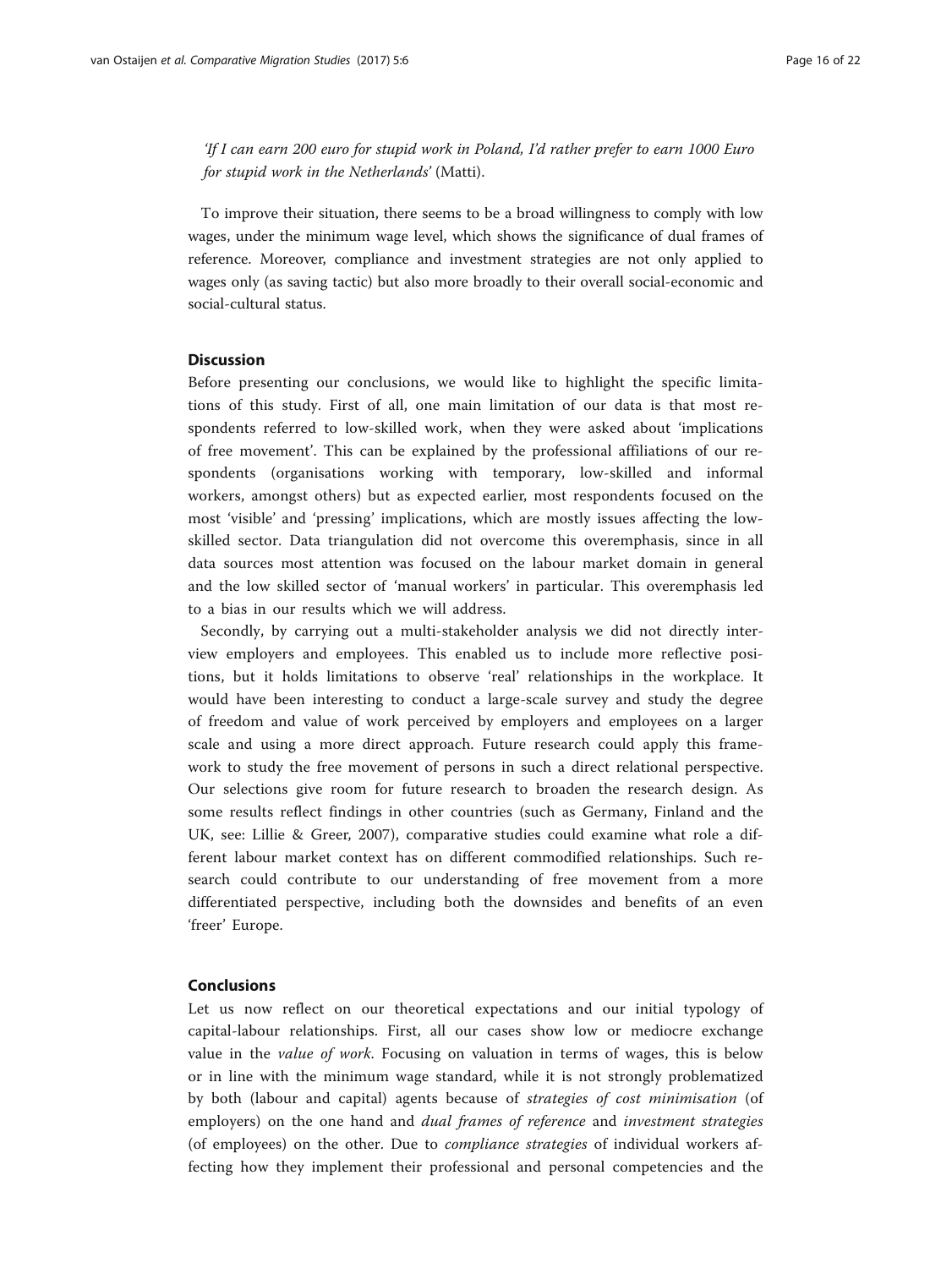dual frames of reference, mobile workers accept downward rewarding since they compare their situation not with Dutch/Swedes/Austrians but with their peers in their country of origin.

Second, we found low degrees of freedom (autonomy, agency and independency) in the cases studied. Employers experience, through strategies of cost minimisation, a range of incentives to limit value autonomy. Driven by competitive aims, employers value minimal knowledge and limit language investments. Our data even show employers' incentives to keep employees as long as possible 'on the sidelines', by not investing in their socio-economic or social-cultural position. Such incentives are a burden for employee agency. While this is mainly unrewarded it is also low-problematized by both labour and capital agents because of the competitive aims (of employers) on the one side and compliance strategies (of employees) on the other. Individual workers comply, hoping to invest in future improvement. Therefore, the freedom of work is limited in valued by both labour and capital agents.

This adds up to the point that labour-capital relations in all cases are characterised by a low value of work and a low degree of freedom, adding up to exploitative or greedy relationships. It shows a very specific part of the typology, displaying that not all free movement of persons is totally free (Ciupijus, [2011](#page-19-0)). This confirms our first and second expectation. We cannot confirm our theoretical expectations three and four, because we did not come across esteemed relationships, and evidence for *deprived relationships* was also limited. This might be related to the bias in our research design as regards the overemphasis of our respondents on the low-skilled sector. However, utilising the typology was not done with the ambition of empirically overarching all possible types, but instead it was a heuristic tool, to conceptually approach the empirical data. Now that we have studied the data, we see an overemphasis in esteemed and deprived relationships, which can be related to our research design. However, it also of significance that in all three countries, most respondents refer to the low-skilled sector and define free movement in these terms. By acknowledging the limitations of our study, we do not claim that the results can be used to generalise about the complete labour markets of Austria, Sweden or the Netherlands, or that they are applicable to all segments of the European labour market. However, we do think that by focusing in on the specificities of esteemed and deprived relationships, we do see some interesting similarities which could be an incentive for scholarly and policy attention.

More generally, our study shows *dual labour market strategies* of *both* capital and labour agents, with both causing a low degree of freedom and/or a low value of work. It addresses the responsibility and significance of both actor strategies in constructing exploitative or greedy relationships. This is an important finding, since we offer some nuance to the sometimes sharp divide addressing the responsibilities of employers or employees in addressing the 'shadows' or 'side effects' of free movement (Mikl-Leitner, Friedrich, Teeven, & May, [2013,](#page-20-0) Asscher & Goodhart, [2013](#page-19-0)). Moreover, we show a more mutual perspective in discussing the burdens of the European Internal Market. As such, this study shows that there are always two sides of the coin and demonstrates how both capital *and* labour, employer *and* employees, contribute significantly to an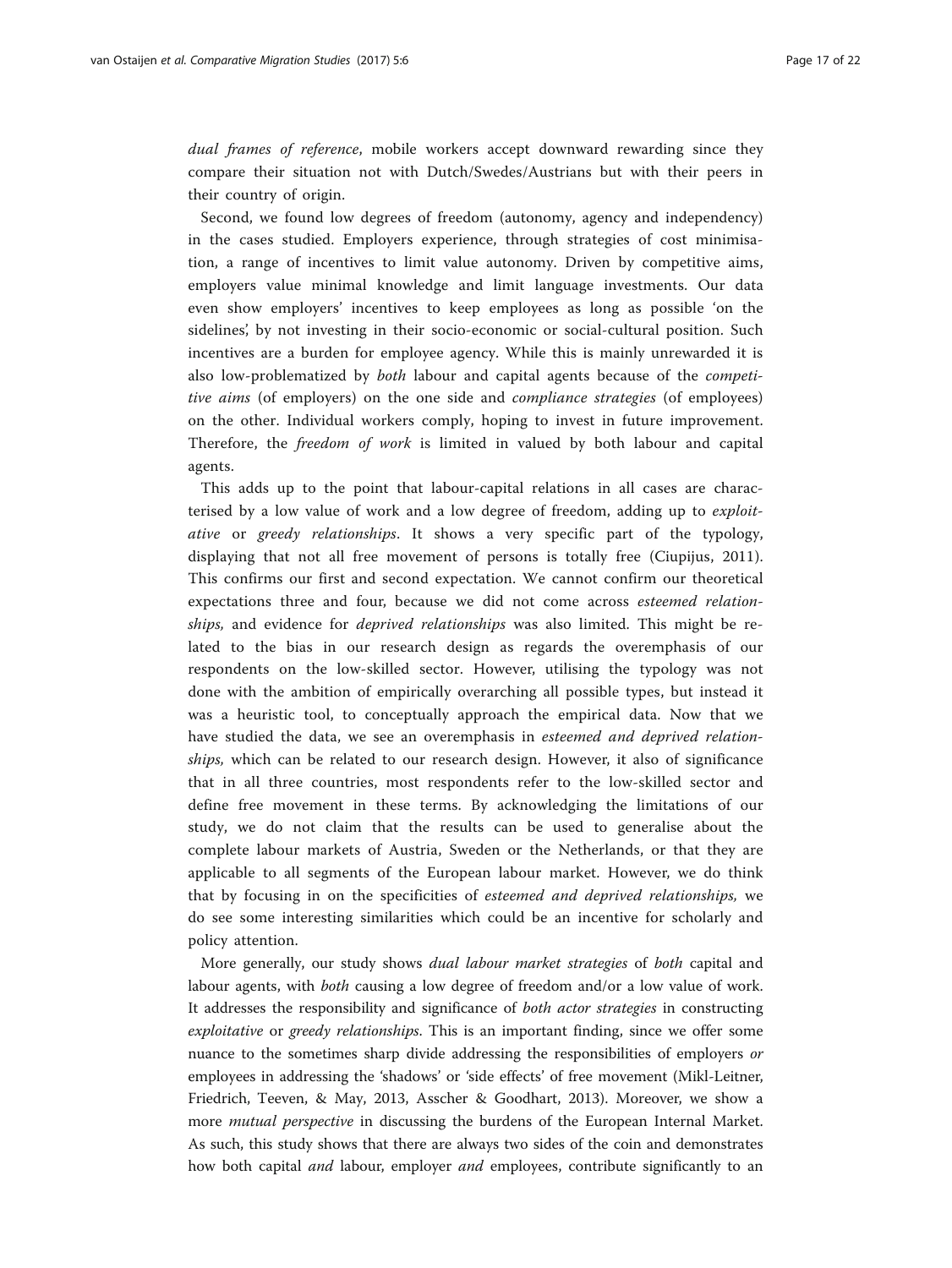understanding of the unwanted side-effects of free movement. As such, it provides a more balanced understanding of the consequences of free movement, instead of relying on bold statements.

Secondly, while our study includes a comparative case study perspective, despite the case variance and the political-institutional differences, our data show more similarities than differences. Despite differences in transitory regimes, political composition and institutional outlook, we found striking similarities between the position of both actors in their labour markets. In Austria, the Netherlands and Sweden we observed similar cost minimisation strategies by employers next to investment or compliance strategies of employees. This absence of differences could be related to the specific case studies, but it can probably be better explained by the overall framework of Europe as an 'Internal Market' in which market forces and liberal strategies play upon capital and labour actors in a way that overrides national differences. It shows that despite all the particularities of our cases, that transitory regimes, political composition and institutional outlook play a minor role in influencing transnational market processes. Our comparative perspective shows in any case that the phenomena we observed are not limited to member-state borders at all. This came as a surprise and future research might want to investigate to what extent this is true in other cases as well.

Thirdly, by highlighting exploitative or greedy relationships, this study shows that the labour market position of European mobile workers, especially in low skilled positions, does not differ from significantly from that of undocumented or irregular migrants such as Third Country Nationals (Ruhs & Anderson, [2010](#page-20-0); Bommes & Sciortino, [2011\)](#page-19-0). Of course, their legal position, rights and civic status are different and they differ in the opportunity to move up the socio-economic ladder (Snel et al., [2015](#page-20-0)). As our data focuses more on low-skilled positions, we see a rather comparable picture of low rewarded exchange values and minimal valuations on human development and autonomy, especially in those sectors of the labour market where the potential of free movement is not fully endorsed. If we compare mobile workers and irregular migrants, there is still some work to be done, especially when it comes to protecting those in the most vulnerable positions on the labour market. As our respondents referred mostly to the low-skilled sector we observed the importance of precariousness and vulnerability, something which has striking resemblances hinting towards a 'new Victorian servant class' or a 'new precariat', characterised by a lack of agency, stability and security (Favell, [2008;](#page-19-0) Standing, [2011](#page-20-0)). As such, it can be applauded that labour migration in lowwaged labour markets is increasingly a feature in more general debates about 'precarious work' and the 'new age of insecurity' while it stays rather unclear how 'precariousness' and 'vulnerability' might be studied (Sennet, [1998;](#page-20-0) Beck, [1992](#page-19-0); Papadopoulos, Stephenson, & Tsianos, [2008](#page-20-0); Anderson, [2010](#page-19-0)). This study conceptualised labour commodification and operationalised capital-labour relationships in such a way that concepts such as 'precariousness' and 'vulnerable work' became visible in a comparative and interrelational way, as an analytical concept without the sole aim making broad sweep political statements. This study aims to contribute to that debate with conceptual clarity and operationalised applicability for future research.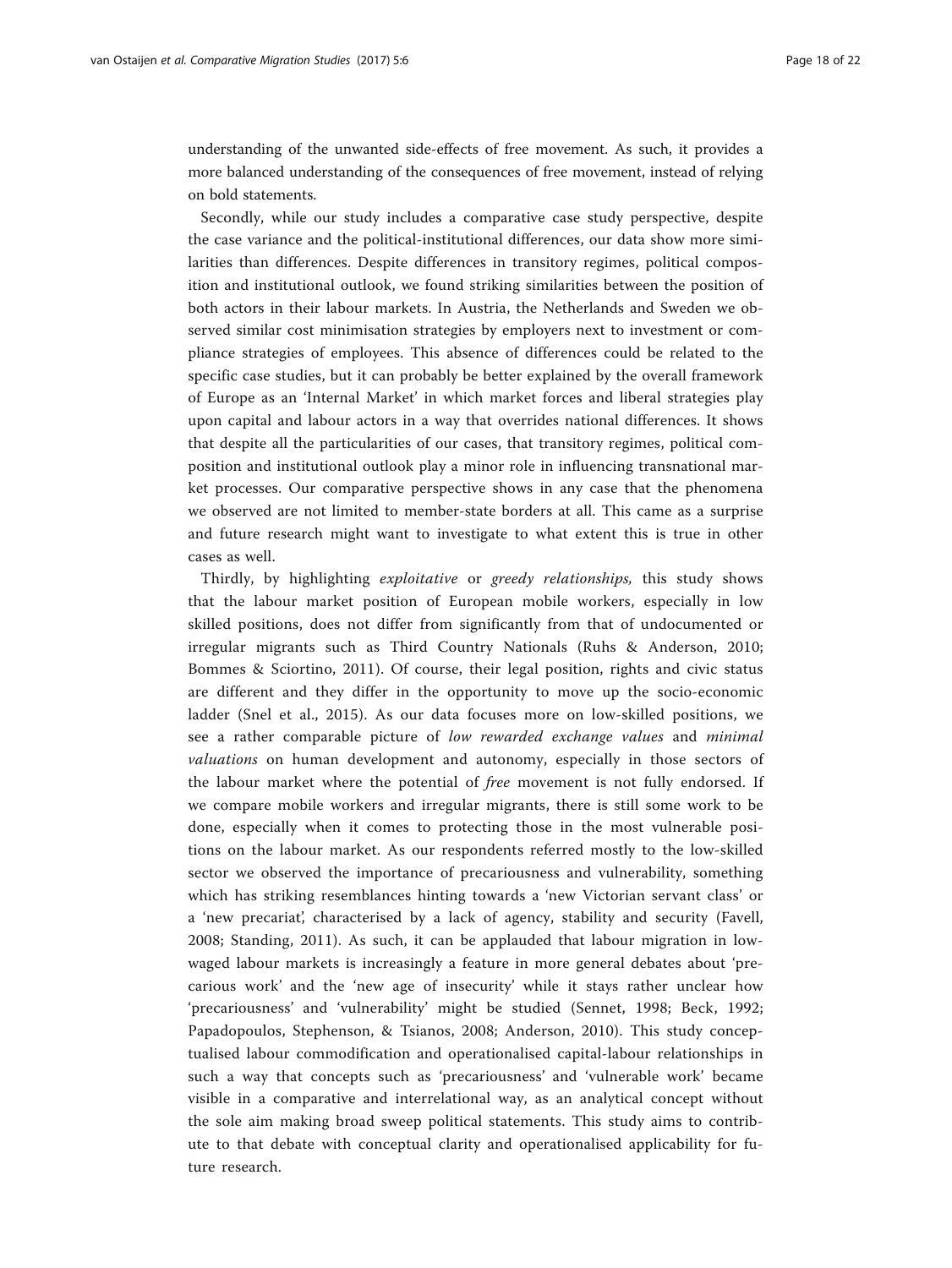#### **Endnotes**

 $<sup>1</sup>A$  commodity is 'an external object which through its qualities satisfies human needs</sup> of whatever kind' (Marx, [1978/2010\)](#page-20-0). Therefore, labour commodification is the economic translation of work as labour.

<sup>2</sup>Polanyi argued that making this commodity the organizing principle of society meant 'to subordinate the substance of society itself to the laws of the market'. He calls this a 'commodity fiction' [\(1977,](#page-20-0) p. 13).

<sup>3</sup>From an economical point of view, exploitation is understood as an inherent process in the capitalization and commodification of labour (Marx, [1978/2010](#page-20-0)).

<sup>4</sup>From this strand of literature, social welfare policies can be de-commodification corrections on the on-going blossoming of capitalism to ensure social protection mechanisms, civil rights and welfare state services (Esping-Andersen, [1990\)](#page-19-0).

<sup>5</sup>Studies also show the importance of 'not knowing' or 'not asking too much': Informational agency enables one to know what one does not want to know (Brinkmeijer, [2011](#page-19-0)).

6 Related to the EU enlargements of 2004 (Poland, Estonia, Lithuania, Latvia, Czech Republic, Slovakia, Hungary, and Slovenia) and 2007 (Bulgaria and Romania).

 $7$ Sweden, the Netherlands and Austria. The selection criteria for these three countries are explained in the 'background section'. For more information on the project see: [www.project-imagination.net](http://www.project-imagination.net/).

<sup>8</sup>This relatively high response rate can be explained since most stakeholders on the initial list redirected us to a colleague who was more suitable. We did not count this as non-response.

 $^{9}$ Dagevos, J. (red.) [\(2011\)](#page-19-0) found that 74% of their Polish respondents worked in elementary occupations; twice as many as native Dutch workers. Gijsberts and Lubbers ([2013](#page-20-0), p. 90) found that 50% of their Polish and 40% of their Bulgarian respondents worked in elementary occupations.

<sup>10</sup>In this statement, the respondent referred to 'a new Polish person' as a metaphor for any CEE migrant.

#### Appendix

| Respondent  | Affiliation                                                               |
|-------------|---------------------------------------------------------------------------|
| Matti       | Dutch temporary labour agency                                             |
| Jonas       | Dutch temporary labour agency                                             |
| Joachim     | Dutch representative of temporary labour agencies                         |
| Berry       | Dutch NGO representative                                                  |
| <b>Nick</b> | Dutch civil servant                                                       |
| Paul        | Austrian civil servant on the local level                                 |
| Martin      | Austrian Public Employment Service                                        |
| Barbara     | Austrian Economic Chamber                                                 |
| Daniel      | Austrian NGO representative                                               |
| Dennis      | Representative of The Building Workers Union 'West section', local level  |
| Andreas     | Representative of The Building Workers Union 'section Stockholm- Gotland' |

Table 4 List of respondents (anonymous) used for citations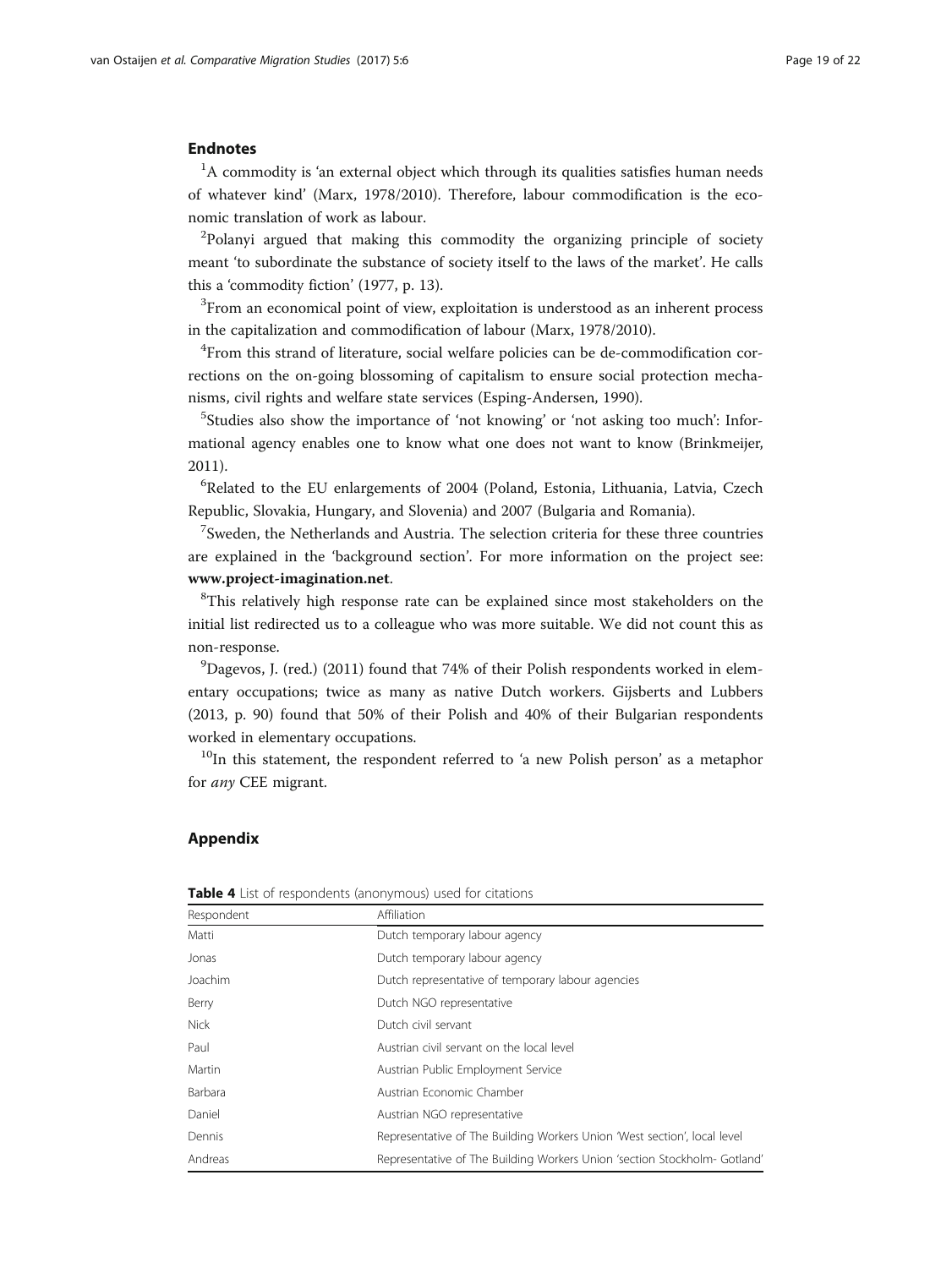#### <span id="page-19-0"></span>Acknowledgments

We would like to thank Marije Faber (Erasmus University Rotterdam) and Maria Luzia Enengel (Vienna) for their valuable contributions in the field work.

#### Funding

This work was supported by the Joint Program Initiative Urban Europe under Grant number 438-12-412 (IMAGINATION).

#### Authors' contributions

MvO, UR and KZ all carried out the fieldwork in their own countries (The Netherlands, Austria and Sweden). MvO drafted the manuscript and the theoretical structure in which UR and KZ contributed their case study context, data and analyses. All authors read and approved the final manuscript.

#### Competing interests

No potential conflict of interest was reported by the author. We have read SpringerOpen's guidance on competing interests and included a statement that there are no competing interests.

#### Author details

<sup>1</sup>Department of Public Administration and Sociology, Erasmus University Rotterdam (EUR), PO Box 1738, Room T17-53, 3000, DR, Rotterdam, The Netherlands. <sup>2</sup>Institute for Urban and Regional Research/Austrian Academy of Sciences, Postgasse 7/4/2, A-1010 Vienna, Austria. <sup>3</sup>Department of Political Science, University of Gothenburg, Box 711405 30 Gothenburg, Sweden.

#### Received: 30 July 2016 Accepted: 4 January 2017 Published online: 14 February 2017

#### References

Anderson, B. (2000). Doing the dirty work? London: Zed books.

Anderson, B. (2010). Migration, immigration controls and the fashioning of precarious workers. Work, Employment and Society, 24(2), 300-317.

Arendt, H. (1958). The human condition. Chicago: University of Chicago Press.

- Asscher, L., & Goodhart, D. (2013). Code oranje voor vrij werkverkeer binnen de EU. De Volkskrant 17-08-2013.
- Beck, U. (1992). Risk Society: Towards a New Modernity. London: Sage.

Berg, B. L., & Lune, H. (2004). Qualitative research methods for the social sciences. Boston: Pearson.

Berntsen, L. E., & Lillie, N. A. (2012). Organizing a transnational hyper-mobile workforce in the Dutch construction sector 1. UK: University of Greenwich.

Berntsen, L. E. (2015). Agency of labour in a flexible pan-European labour market (Thesis). Groningen: University of Groningen. Black, R., Engbersen, G., Okolski, M., & Pantiru, C. (2010). A continent moving West? EU enlargement and labour migration

- from central and eastern Europe. Amsterdam: Amsterdam University Press. Bommes, M., & Sciortino, G. (2011). Foggy social structures. Amsterdam: University Press.
- Brinkmeijer, E. (2011). Illegality in everyday life: Polish workers in Dutch agriculture. In M. Bommes & G. Sciortino (Eds.),
- Foggy social structures (pp. 45–66). Amsterdam: Amsterdam University Press. Ciupijus, Z. (2011). Mobile central eastern Europeans in Britain: successful European Union citizens and disadvantages
- labour migrants? Work, Employment and Society, 25(3), 540–550.
- Collett, E. (2013). The integration needs of mobile EU citizens. Impediments and opportunities. Brussels: Migration Policy Institute Europe.
- Coser, L. (1974). Greedy institutions. New York: Free Press.

Dagevos, J. (red.) (2011). Poolse migranten [Polish migrants]. The Hague: Sociaal en Cultureel Planbureau.

Datta, K., McIlwaine, C., Evans, Y., Herbert, J., May, J., & Wills, J. (2007). From Coping Strategies to Tactics: London's Low-Pay Economy and Migrant Labour'. British Journal of Industrial Relations, 45(2), 404-432.

Engbersen, G., Leerkes, A., Grabowska-Lusinska, I., Snel, E., & Burgers, J. (2013). On the differential attachments of migrants from Central and Eastern Europe: A typology of labour migration. Journal of Ethnic and Migration Studies, 39(6), 959–981.

Engbersen, G., Snel, E., Ilies, M., Leerkes, A., & Van der Meij, G. (2011). Arbeidsmigratie in vieren. Bulgaren en Roemenen vergeleken met Polen [Labour migration into four. Bulgarians and Romanians compared to Poland]. Rotterdam: Erasmus University Rotterdam.

Esping-Andersen, G. (1990). The three worlds of welfare capitalism. Cambridge: Polity Press.

Eurobarometer (2004). Eurobarometer Spring 2004. Public opinion in the European Union.

Fassmann, H., Kohlbacher, J., & Reeger, U. (2014). The re-emergence of European East-west migration – the Austrian example. Central and Eastern European Migration Review, 3(2), 1–21.

Fassmann, H., Kohlbacher, J., & Reeger, U. (1995). Die "neue Zuwanderung" aus Ostmitteleuropa – Eine empirische Analyse am Beispiel der Polen in Österreich [The "new immigration" from Eastern Europe - An Empirical Analysis for example the Poles in Austria]. ISR-Forschungsberichte 13, Verlag der ÖAW. Vienna.

Favell, A. (2008). The new face of East–West migration in Europe. Journal of Ethnic and Migration Studies, 34(5), 701–716. Favell, A., & Nebe, T. (2009). Internal and external movers: East-west migration and the impact of EU enlargement.

Pioneers of European Identity: Citizenship and Mobility in the EU, 205–223.

- Fellini, I., Ferro, A., & Fullin, G. (2007). 'Recruitment Processes and Labour Mobility: The Construction Industry in Europe', Work. Employment and Society, 21(2), 277–298.
- Fitzgerald, I. (2007). Working in the UK: Polish Migrant Worker Routes into Employment in the North-East and North-West Construction and Food Processing Sectors. Report for the Trades Union Congress. London: TUC.
- Florida, R. (2002). The rise of the creative class. New York: Basic Books.
- Fox, J. E., Morşoanu, L., & Szilassy, E. (2014). Denying discrimination: status, 'race', and the whitening of Britain's new Europeans. Journal of Ethnic and Migration Studies, 41(5), 729–748.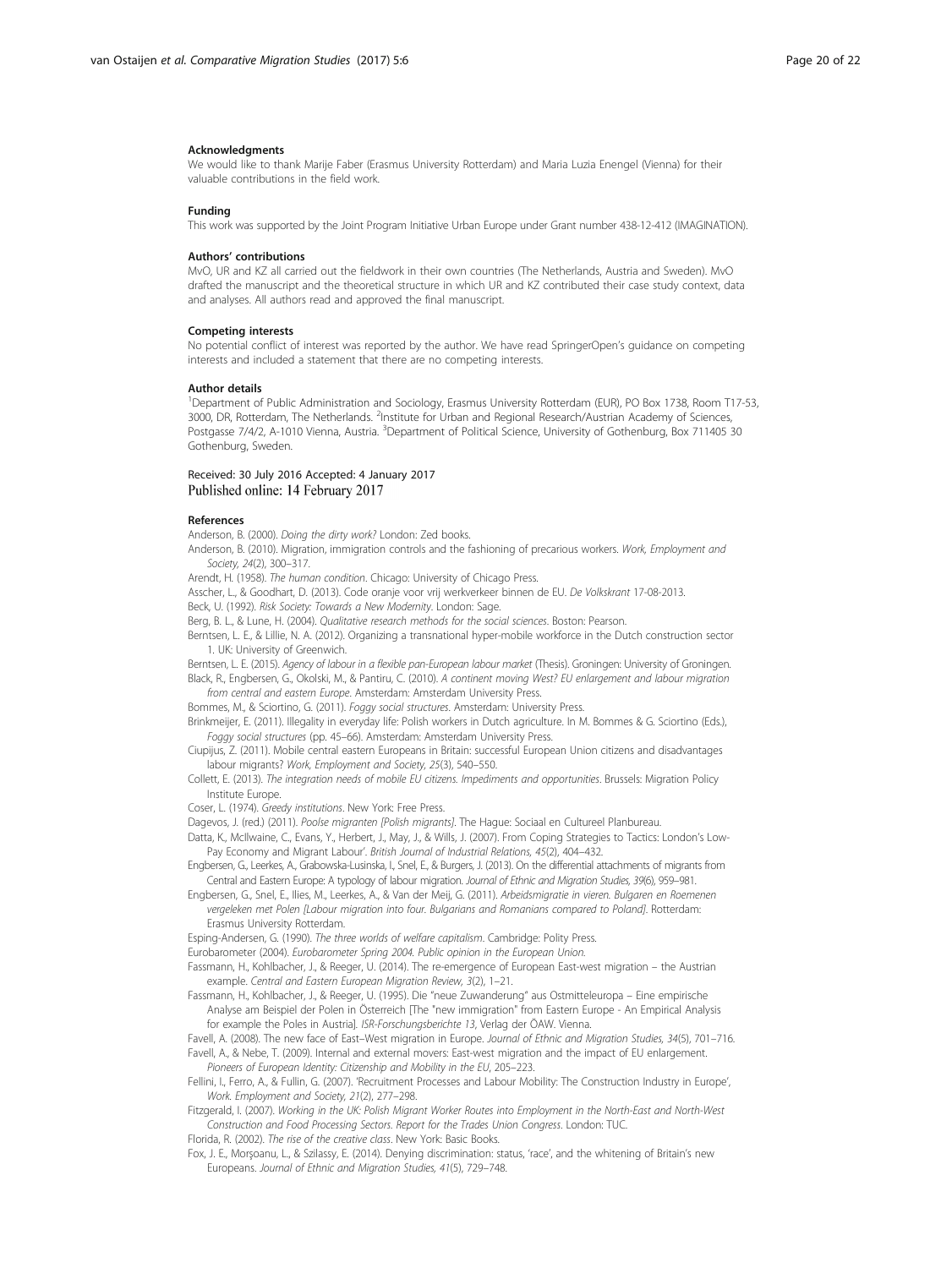<span id="page-20-0"></span>Fudge, J., & Strauss, K. (2014). Temporary Work, agencies and unfree labour. New York: Routledge. Gabriel, C., & Pellerin, H. (Eds.). (2008). Governing International Labour Migration. London: Routledge. Gijsberts, M., & Lubbers, M. (2013). Nieuw in Nederland [New in The Netherlands]. The Hague: SCP.

- Glick-Schiller, N. (2009). A global perspective on transnational migration: Theorizing migration without methodological nationalism. Centre on Migration, Policy and Society. pp. 109–129.
- Glorius, B., Grabowska-Lusinska, I., & Rindoks, A. (Eds.). (2013). Mobility in transition: migration patterns after EUenlargement. Amsterdam: Amsterdam University Press.
- Guild, E., & Mantu, S. (Eds.). (2011). Constructing and Imagining Labour Migration. Perspectives of Control from Five Continents. Surrey: Ashgate.
- Heinz, F.F., & Ward-Warmedinger, M. (2006). 'Cross-border Labour Mobility within an Enlarged EU'. (ECB, Occasional Paper Series: no. 52). Frankfurt am Main: European Central Bank. Retrieved from, [https://www.ecb.europa.eu/pub/pdf/](https://www.ecb.europa.eu/pub/pdf/scpops/ecbocp52.pdf?dead2f55e6be4e1e842874954d906064) [scpops/ecbocp52.pdf?dead2f55e6be4e1e842874954d906064](https://www.ecb.europa.eu/pub/pdf/scpops/ecbocp52.pdf?dead2f55e6be4e1e842874954d906064)
- Holgate, J. (2005). Organizing Migrant Workers: A Case Study of Working Conditions and Unionization in a London Sandwich Factory. Work, Employment and Society, 19(1), 463–480.
- Holgate, J. (2013). Faith in unions. From safe spaces to organized labour? Capital and Class, 37(2), 239–262.
- Hollander, J. (2013). The Incoming Tide: Dutch Reactions to the Constitutionalisation of Europe. Groningen: University of Groningen.
- Houwerzijl, M. S. (2014). Regime shopping across (blurring) boundaries. In S. Evju (Ed.), Regulating transnational labour in Europe: the quandaries of multilevel governance (pp. 95–130). Oslo: Oslo University Press.
- Iredale, R. (1999). The need to import skilled personnel: factors favouring and hindering its international mobility. International Migration, 37(1), 89–123.
- Iredale, R. (2001). The migration of professionals: theories and typologies. International Migration, 39(5), 7–26.
- Janta, H., Ladkin, A., Brown, L., & Lugosi, P. (2011). Employment experiences of Polish migrant workers in the UK hospitality sector. Tourism Management, 32, 1006–1019.
- Jordan, B., & Duvell, F. (2002). Irregular Migration: The Dilemmas of Transnational Mobility. Cheltenham: Edward Elgar.
- Kelo, M., & Wächter, B. (2004). Brain drain and brain gain: migration in the European Union after enlargement. Academic Cooperation Association.
- Kraler, A. (2011). The case of Austria. In G. Zincone, R. Penninx, & M. Borkert (Eds.), Migration policymaking in Europe. The dynamics of actors and contexts in past, present and future (pp. 21–59). Amsterdam: Amsterdam University Press.
- Lillie, N., & Greer, I. (2007). Industrial Relations. Migration, and Neoliberal Politics: The Case of the European Construction Sector Politics & Society, 35(4), 551-581.
- Marx, K. (2010/1978). Het kapitaal, Deel 1 [Capital, Part 1]. Amsterdam: Boom.
- McDowell, L., Batnitzky, A., & Dyer, S. (2009). Precarious work and economic migration: emerging immigrant divisions of labour in greater London's service sector. International Journal of Urban and Regional Research., 33(1), 3–25.
- McGauran, K., De Haan, E., Scheele, F., & Winsemius, F. (2016). Working conditions of Polish migrant workers in the Netherlands and the role of recruitment agencies. Amsterdam: Fairwork.
- McKenzie, R., & Forde, C. (2009). The rhetoric of the 'good worker' versus the realities of employers' use and the experiences of migrant workers. Work, Employment and Society, 23(1), 142–159.
- Menz, G., & Caviedes, A. (2010). Labour Migration in Europe. Basingstoke: Palgrave Macmillan.
- Mikl-Leitner, J., Friedrich, H.P., Teeven, F., & May, H.T. (2013). 'Letter to Alan Shatter, Presidency of European Council' Papadopoulos, T. (2005). The Recommodification of European Labour: Theoretical and Empirical Explorations. (ERI, working paper series WP - 05 - 03). Bath: University of Bath, The European Research Institute.
- Papadopoulos, D., Stephenson, N., & Tsianos, V. (2008). Escape Routes: Control and Subversion in the 21st Century. London: Pluto.
- Pietka, E., Clark, C., & Canton, N. (2013). I know that I have a university diploma and I'm working as a driver. In B. Glorius, I. Grabowska-Lusinska, & A. Rindoks (Eds.), Mobility in transition: migration patterns after EU-enlargement. Amsterdam: Amsterdam University Press.
- Piore, M. J. (1979). Birds of Passage: Migrant Labor and Industrial Societies. New York: Cambridge University Press.
- Polanyi, K. (2001) [1944]. The great transformation; the political and economic origins of our time. Boston: Beacon Press. Polanyi, K. (1977). The Economistic Fallacy. Review (Fernand Braudel Center), 1(1), 9-18.
- Reeger, U. (forthcoming). Consequences of intra-EU mobility for CEE migrants in European urban regions. In: P. Scholten, & M. van Ostaijen (Eds.) (forthcoming). Between Mobility and Migration. The Urban Consequences of Intra-EU Movement. Springer.
- Reeger, U., & Enengel, M.L. (2015). Implications of CEE migration in European urban regions. IMAGINATION comparative report. Rosewarne, S. (2010). Globalisation and the commodification of labour: temporary labour migration. The Economic and Labour Relations Review, 20(2), 99–110.
- Ruhs, M., & Anderson, B. (2010). Semi-Compliance and Illegality in Migrant Labour Markets: An Analysis of Migrants, Employers and the State in the UK. Population Space Place, 16, 195–211.
- Salt, J. (2008). Managing New Migrations in Europe: Concept and Reality in the ICT Sector. In International migration in Europe: new trends and new methods of analysis (pp. 19–36).
- Sassen, S. (1988). The mobility of labour and capital. Cambridge: Cambridge University Press.
- Sennet, R. (1998). The Corrosion of Character. New York: Norton.
- Sewell, W. H. (1992). A theory of structure. Duality, agency and transformation. American Journal of Sociology, 98(1), 1–29.
- Shields, J., & Grant, D. (2010). Psychologising the subject: HRM, commodification, and the objectification of labour. The Economic and Labour Relations Review, 20(2), 61–76.
- Skrivankova, K. (2010). Between decent work and forced labour: examining the continuum of exploitation. JRF Program Paper: Forced Labour.
- Snel, E., Faber, M., & Engbersen, G. (2015). Civic Stratification and Social Positioning: CEE Labour Migrants without a Work Permit. Population, Space and Place, 21, 518–534.
- Standing, G. (2011). The precariat; the new dangerous class. London: Bloomsbury Academic.